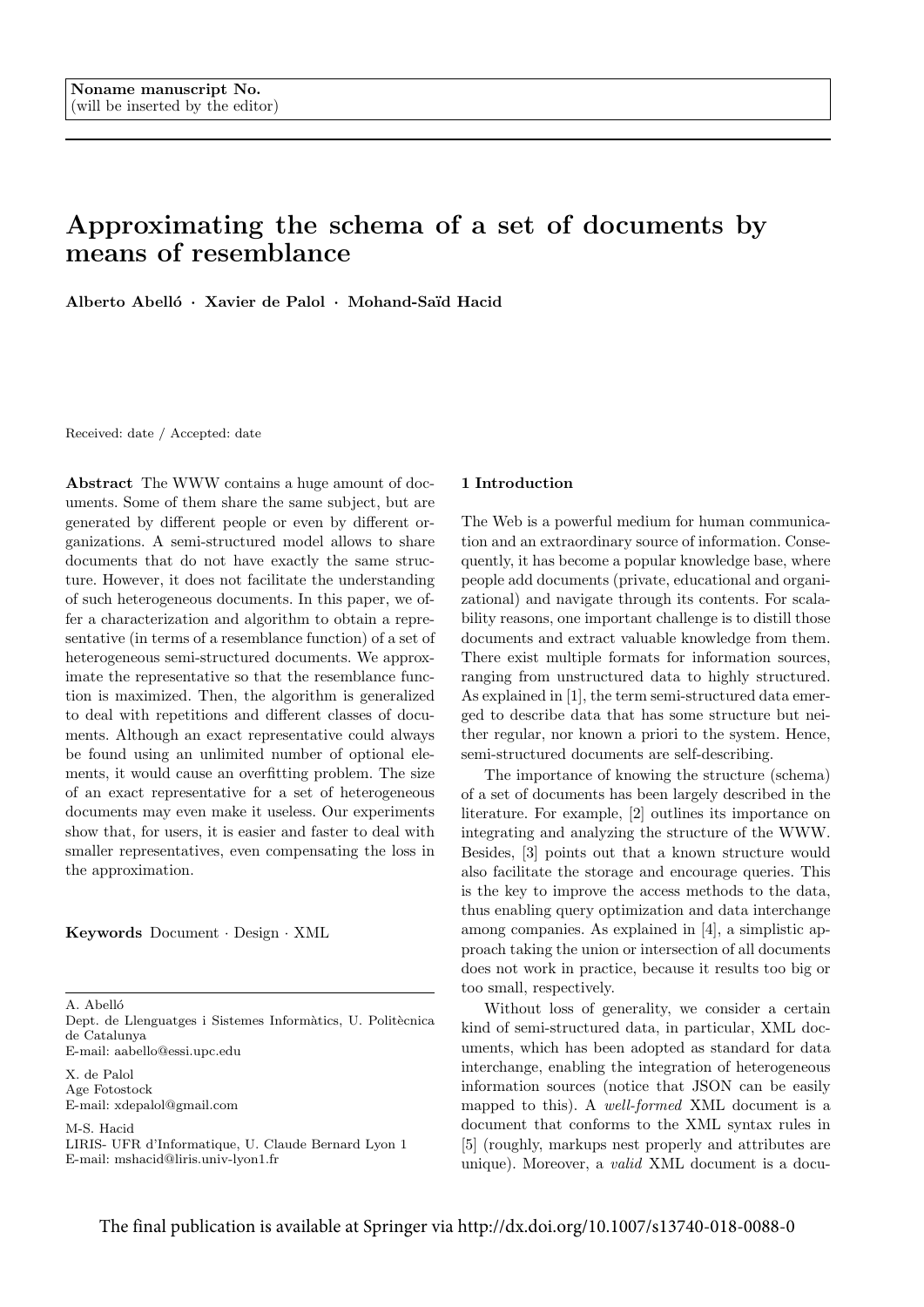ment that is well-formed and also conforms to the rules of its grammar. A schema contains the declarations that provide such grammar for a class of documents. It determines the elements and attributes that appear in a document, i.e., the name, type and constraints on every element and attribute. This is really important for the interchange of documents, since it represents the meaning of data. However, some automatically extracted documents (maybe coming from HTML) lack even this simple kind of schema.

As defined in [5], an XML document primarily consists of a nested hierarchy of elements with a single root. Elements can contain character data and child elements, in both cases the elements can have attributes. The structure of child elements consists of a sequence list of elements. The standard states that elements in a sequence must be ordered.

The *choice* construct in a *schema* indicates that one, and only one, element in the choice list of contents should appear in the document (alternative elements). This construct is the key to find a perfect typing. With a grammar lacking it, we cannot find a schema common to a set of documents, and we have to approximate it. Otherwise, if we use choice, finding the schema is simply a question of finding the best grammar expression for each element (for example following a normal form like [6], or other approaches like [7]), so that all elements in the document belong to the corresponding grammar. Nevertheless, a perfect schema (i.e. one that is followed by all the documents) may cause an overfitting problem. Some works, like [8–10], have overcome overfitting by using clustering techniques to approximate typing. Such approximations are called inexact schemas in [11].

We aim at finding a common schema ("midpoint" - MP - from here on) for a set of well-formed semistructured documents, avoiding the usage of optional elements when possible. Thus, we take an inexact approach based on the resemblance of documents. In particular, considering all approaches in [12], we use the resemblance family of functions in [2], which takes into account extra elements both in the document and in the schema. We could then redefine valid document as a document whose resemblance to its schema is above a given threshold. Our main contributions are the characterization of the MP in terms of a resemblance function and offering an efficient algorithm to obtain it. We have formalized schemas by means of Description Logics (DL). The rationale of our approach is grounded on its reasoning capabilities, but our results can be used outside its scope. Although our experiments show with DTDs, because of their simplicity, it also applies to any kind of XML or JSON schemas.

The structure of the paper is as follows: Next section reviews the work related to our method; Section 3 presents a formalization of XML by means of Description Logics and characterizes an MP; Section 4 shows a linear algorithm to obtain the MP without optional elements and repetitions; Sections 5 and 6 generalize the algorithm for those cases; and, finally, Section 7 concludes the paper. Appendix A shows some experimental results and user studies, and B contains the proofs of theorems.

#### 2 Related work

Several authors worked on finding the schema of a set of semi-structured documents. Some, like [13], used Object Exchange Model (OEM). However, most of them worked on the generation of DTDs from XML data. For example, [14] applies heuristics to find a generalization of element descriptions. Another relevant result is [8], which explains how we can get an approximated typing for a set of objects. They find a set of types that cover most of the objects, but do not consider optional elements nor unnumbered repetitions. [15] describes an implementation of an algorithm to generate a DTD followed by an XML document. [9] classifies the documents in different classes and gets one DTD per class. This is a good solution if there are a few classes with not many documents or *elements* each. However, it may result in lots of different classes or optional elements for every class if we are dealing with really heterogeneous documents. [16] infers, in a more generic and generalizable approach, a deterministic regular expression from a sample of documents. [17, 18] present another tool for the extraction of a DTD, in this case, by means of heuristic rules on the graph representation of the XML documents. [7] uses information theory to find the regular expressions of the DTD element by element. The regular expression of an element is so that it covers all appearances of it in the documents, and minimizes the number of bits needed to code the regular expression and the elements that follow it. The algorithm has high computational cost, so heuristics are also provided. [19] and [20] improve this work. In a completely different approach, [21] proposes a model-based technique to generate the underlying schema of a set of documents.

[8] pays attention to inexact schemas, outlining that the size of a perfect typing may be the order of the data set, prohibiting its use for query optimization and interfaces. Therefore, we are not searching a perfect typing but a human-friendly, computationally-tractable, and graphically-representable approximation. The main difference in this work with regard to previous authors is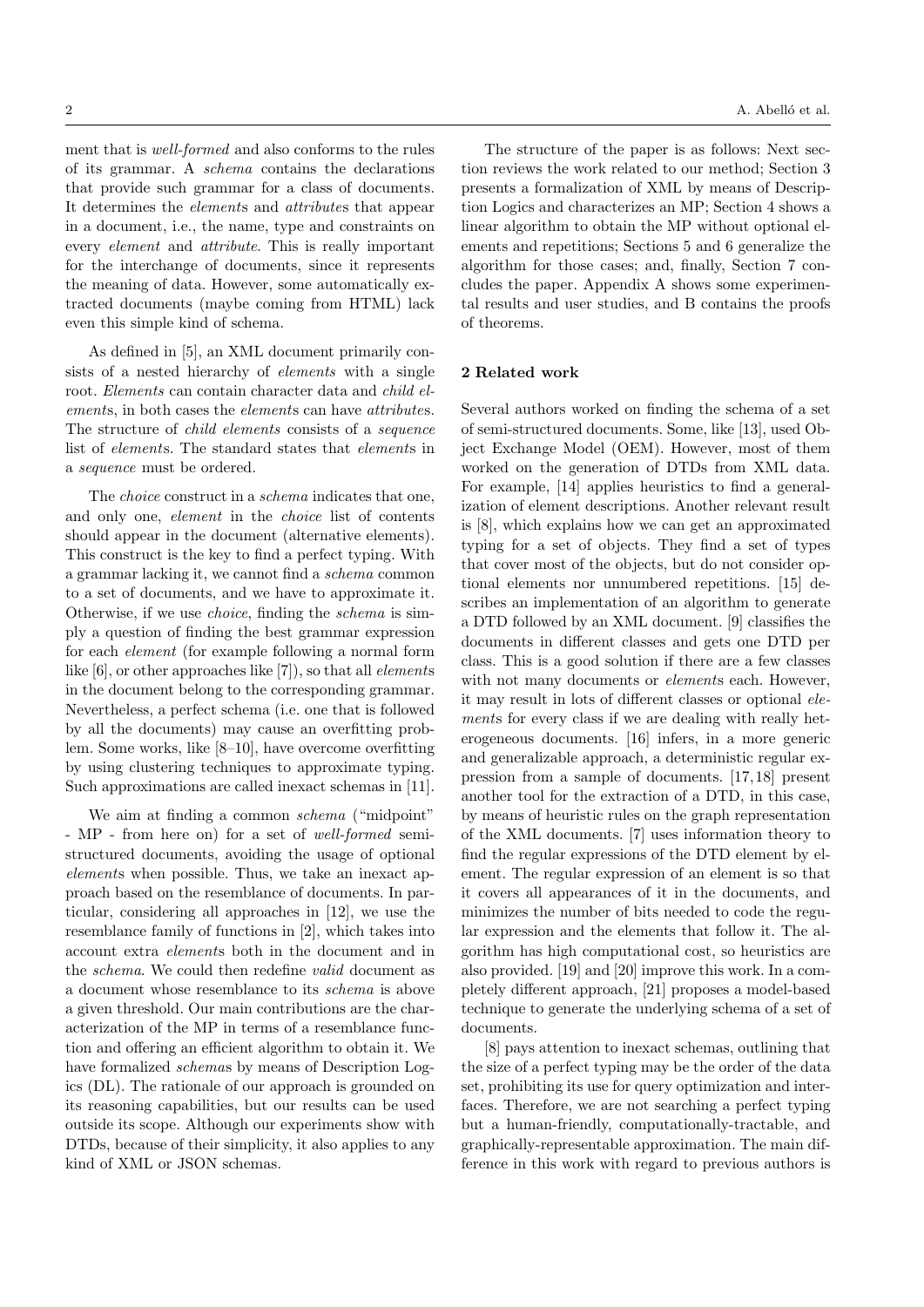that we do not use any heuristic, but a function. To this end, we should use some kind of resemblance or distance. The first option would be tree edit distance (like in [22] or [23]), but it results in high complexity (see [24]). Therefore, a promising option is structure similarity. [25] uses an internal graph structure that summarizing variants encountered in the data, which allows to detect structural outliers (patterns that occur only in few documents and might even be due to a errors during recording of the data). [8] uses Manhattan distance (i.e. the number of different descendants/ancestors of two elements). [26] shows different more elaborate resemblance measures. Among those,  $[9,27]$  use  $\frac{|elem(d_1) \cap elem(d_2)|}{max(|elem(d_1)|,|elem(d_2)|)},$  while in  $[2],$  they use  $\frac{|elem(d_1) \cap elem(d_2)|}{|elem(d_1) \cap elem(d_2)|+ \alpha \cdot |elem(d_1) \setminus elem(d_2)|+ \beta \cdot |elem(d_2) \setminus elem(d_1)|)}$ . We took this last measure, because it is more general, and allows to distinguish lack of elements in one side or another (i.e. either schema or documents).

Notice that we do not tackle the problem of finding the best (most concise) regular expression for every element in the schema, which can be done a posteriori by using [7], [19] or [20], but the problem of simplifying the schema. This can be used as a preprocess to reduce the cost of finding the best regular expression, avoid overfitting and eliminate unnecessary complexity in the result of those other algorithms, by automatically deciding what is representative and what is not in the original set of documents. To this aim, our approach is better than [8], because we do consider optional elements and repetitions, while it does not. [4] also identifies the smallest set of core attributes, but their approach is more complex and computationally expensive than the one we present here. Finally, [28] goes a step further by not finding a common schema, but trying to explain the different variants found in documents by means of association rules.



Fig. 1 Example of XML documents

#### 3 Formalization of the problem

As we can see in [3], and exemplified in Figure 1, a document is thought as a rooted tree. A rooted tree is an acyclic graph  $(\mathcal{N}, \mathcal{E})$ , that has no more than one

root.  $\mathcal N$  is a set of nodes and  $\mathcal E$  a set of edges. An edge e is an ordered pair of nodes  $(n_{source}, n_{target})$ . A node is a leaf if it is not the source of any edge in  $\mathcal{E}$ .

Since we only take into account element tags and their structure (not textual contents in the leaves), we are not actually interested in the whole documents, but in their elements and parent-child relationships. These can be obtained just by parsing the documents and eliminating textual data (leaving only element tags). Notice that one document will never contain choice, nor unnumbered repetitions, nor optional elements, nor any, because this is structural information that can only occur in a schema. How could we know, just from one document, that a present *element* may not be present or vice-versa? How could we decide that there is a potentially infinite repetition? We will consider that a document is a set of elements, each represented by the list of tags  $(t_1, ..., t_n)$  in the path from the root to it (see Section 6 to see how to deal with repetitions). The parent of an *element* is defined as  $parent((t_1, ..., t_n)) =$  $(t_1, ..., t_{n-1}).$ 

Regarding XML attributes, representing the information either as an attribute or a child is just a design decision. Thus, from here on, without loss of generality and just for the sake of simplicity, we will consider XML attributes as simple content elements.

As stated in [5], child elements are ordered. Order is an important characteristic for documents. However, unordered data can be processed more efficiently in databases, so it is usually considered in that way. Therefore, from this point of view, we will assume order is not relevant in our case.

 $\begin{array}{l} d_1 = DL_{\bot}(document1) = \exists a.(\exists b. \exists c. \bot \sqcap \exists d. \exists e. \bot) \\ d_2 = DL_{\bot}(document2) = \exists a.(\exists b. \bot \sqcap \exists d. \bot) \\ d_3 = DL_{\bot}(document3) = \exists a. \exists d. \exists e. \bot \\ d_4 = DL_{\bot}(document4) = \exists a. \exists d. \exists e. \bot \end{array}$  $\begin{array}{ll}\n\textit{element:} & \text{C (concept)} \\
\textit{child:} & \exists r.C \text{ (existential quantification)}\n\end{array}$ sequence:  $\Box$  (conjunction)<br>choice:  $\Box$  (disjunction) choice:  $\Box$  (disjunction)<br>leaves:  $\bot$  (bottom)

Fig. 2 DL representation of an XML document

#### 3.1 Description Logics notation

We consider a set of documents as a knowledge base, which comprises two components, i.e. TBox (the terminology, we could recognize it as the schema) and ABox (the assertions about individuals, or instances). As explained in [29], the TBox contains concepts, and to define a formal semantics of the logic we use an interpretation *I*. An interpretation is a pair  $[\Delta^{\mathcal{I}}, \cdot^{\mathcal{I}}]$ , where  $\Delta^{\mathcal{I}}$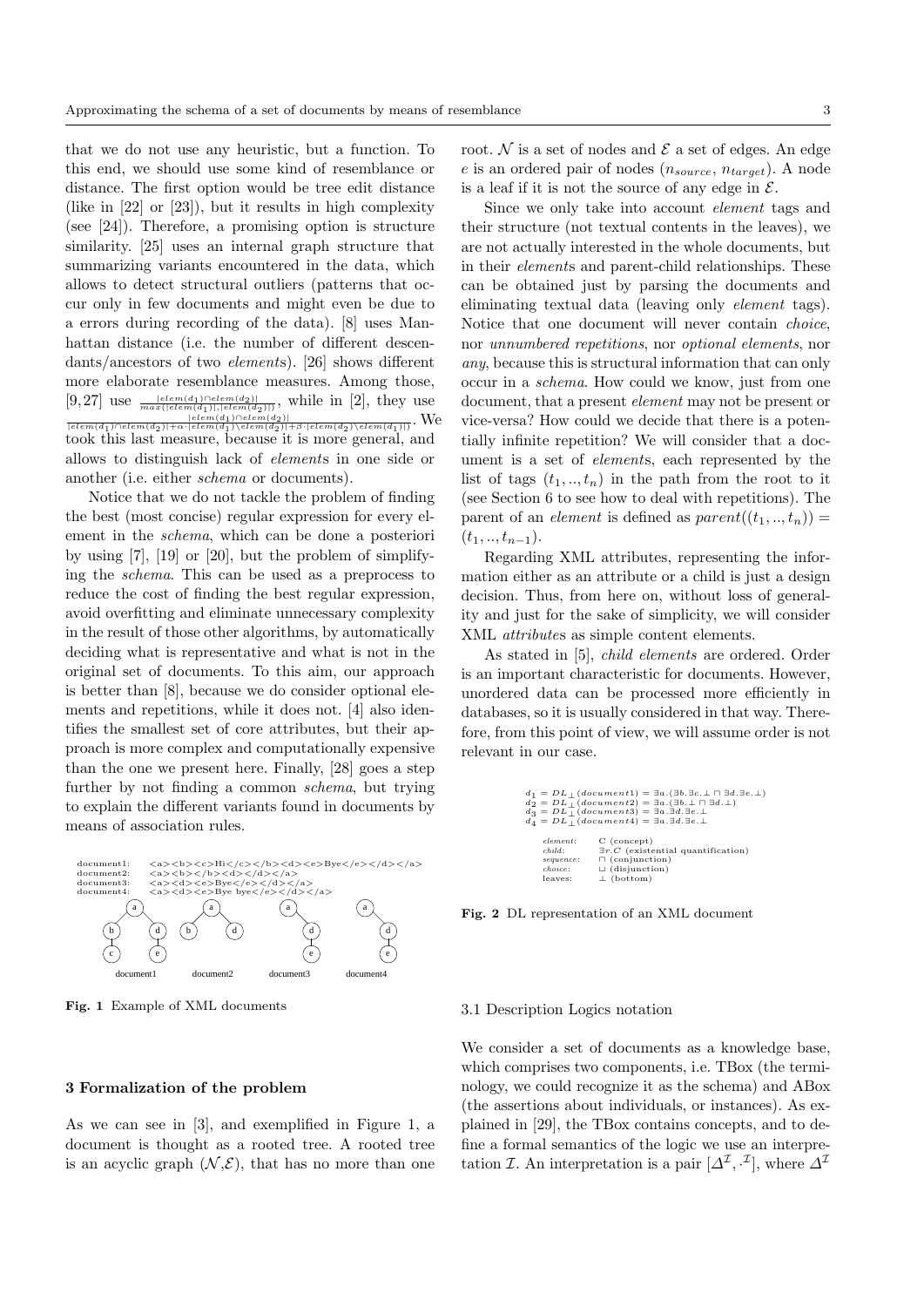is the domain (a non-empty set), and  $\cdot^{\mathcal{I}}$  is an interpretation function that assigns to every atomic concept A a set  $(A^{\mathcal{I}} \subseteq \Delta^{\mathcal{I}})$  and to every atomic role r a binary relation  $(r^{\mathcal{I}} \subseteq \Delta^{\mathcal{I}} \times \Delta^{\mathcal{I}})$ . Inductively, this is extended to non-atomic concepts by the following definitions (where  $C$  and  $D$  are concepts, and  $r$  a role):

| Bottom      |                         |                   |                                                                                                       |
|-------------|-------------------------|-------------------|-------------------------------------------------------------------------------------------------------|
| Top         |                         |                   |                                                                                                       |
| Conjunction | $(C \sqcap D)^{\perp}$  | $\qquad \qquad =$ | $C^{\mathcal{I}} \cap D^{\mathcal{I}}$                                                                |
| Disjunction | $(C \sqcup D)^{\perp}$  |                   | $C^{\mathcal{I}} \cup D^{\mathcal{I}}$                                                                |
| Existential | $(\exists r.C)^{\perp}$ | $=$               | ${a \in \Delta^{\mathcal{I}} \mid \exists b. (a, b) \in r^{\mathcal{I}} \land b \in C^{\mathcal{I}}}$ |

As exemplified in Figure 2, we will represent a document or piece of document by a concept " $C$ ". An unordered sequence of pieces of documents will be represented by a conjunction " $C \sqcap D$ ", while *choice* will be represented by a disjunction " $C \sqcup D$ " (see Section 5 for its treatment). Finally, children will be represented by means of existential quantification " $\exists taq.\dot{C}$ ". Actually, existential quantification allows the presence of more than one element of the same kind. Nevertheless, we do not consider such repetitions right now (see Section 6 for the treatment of repetitions). Leaves will be represented by bottom "⊥". However, in order to check the presence of a given element in a DTD, it is necessary to consider the possible existence of children. In this case, the chain of existentials ends with top " $\top$ ". Thus, elements are translated into DL as follows:

$$
DL_{\perp}(()) = \perp; DL_{\perp}((t_1,..,t_n)) = \exists t_1..\exists t_n.\perp
$$
  

$$
DL_{\top}(()) = \top; DL_{\top}((t_1,..,t_n)) = \exists t_1..\exists t_n.\top
$$

This formalization allows the usage of the following DL algorithms:

Subsumption (also known as "Query Containment" in other areas and noted " $C \sqsubseteq D$ ", if C is subsumed by  $D$ ) shows whether one concept is more general than another (i.e. one set contains the other for all interpretations). For example,  $d_1 \sqsubseteq d_3$ .

$$
C \sqsubseteq D \Leftrightarrow \forall \mathcal{I} : C^{\mathcal{I}} \subseteq D^{\mathcal{I}}
$$

Equivalence (noted " $C \equiv D$ ") shows that two concepts subsume each other. For example,  $d_3 \equiv d_4$ .

$$
C \equiv D \Leftrightarrow C \sqsubseteq D \wedge D \sqsubseteq C
$$

Least Common Subsumer (LCS) results in the subsumer of a set of concepts that is subsumed by any other subsumer of the set of concepts. For example,  $lcs(d_2, d_4) = \exists a \cdot \exists d \cdot \top$ . The usage of disjunction construct in the solution is not considered by LCS algorithms, because proves to be trivial (i.e.  $lcs(C, D)$ ) would always be  $C \sqcup D$ .

$$
L = \text{lcs}(C_1, \ldots, C_n) \Leftrightarrow \forall i : C_i \sqsubseteq L \wedge \nexists D : (\forall i : C_i \sqsubseteq D \wedge D \sqsubseteq L)
$$

Difference (non-standard operation defined in [30] and noted " $\hat{C} - D$ ") is only defined if  $C \sqsubseteq D$  and results in the concept characterized by the description in  $C$ not being in D. For example,  $d_1 - d_3 = \exists a.\exists b.\exists c.\bot$ .

$$
S = C - D \Leftrightarrow D \sqcap S \equiv C \wedge \overline{\sharp} S' : (D \sqcap S' \equiv C \wedge S \sqsubseteq S')
$$

## 3.2 Characterization of the MP

Given a set of documents, we would like to find the schema that has the maximum number of common elements wrt that set, at the same time that minimizes the elements being in the schema not in the documents and those in the documents not in the schema. We will call such schema the MP of the set. In order to characterize the MP, we will use the resemblance family of functions used in [2].

$$
r: (MP, setOfDownents) \rightarrow [0, 1]
$$

$$
r(C, E) = \frac{w_c(C, E)}{w_c(C, E) + \alpha \cdot w_p(C, E) + \beta \cdot w_m(C, E)}, \ \alpha, \beta \in \mathbb{R}^+
$$

By instantiating  $\alpha$  and  $\beta$  we get the concrete function we would like to use (notice that only if  $\alpha = \beta$  the resemblance will be symmetric). Positive real values can be assigned to these parameters. They weight the importance of finding plus (elements in some documents that do not appear in the MP) and minus (elements in the MP that do not appear in some documents) elements respectively. The function relies now on three simpler ones that obtain respectively the size of common, plus, and minus elements.

$$
w_c(C, E) = \sum_{d \in E} size(lcs(C, d))
$$

$$
w_p(C, E) = \sum_{d \in E} (size(d) - size(lcs(C, d)))
$$

$$
w_m(C, E) = \sum_{d \in E} (size(C) - size(lcs(C, d)))
$$

Any result in this paper does not depend on how we compute the size of an MP. We only assume that in the presence of choice the size is that of the smallest option  $(size((t_1 | .. | t_n)) = min(size(t_1),..,size(t_n))),$ and that the size of adding a non-optional *element* to an MP is always equal to the size of the MP plus the added element  $(size(d) = size(d - t) + size(t))$ . Therefore, from here on we will assume, in the examples, that every element contributes to the size with one unit  $(size(d) =$  $\#tags)$ ). For example,  $size(d_1) = 5$  and  $size(d_2) =$  $size(d_3) = 3$ . A general, more complex and accurate algorithm (still fulfilling these constraints) for obtaining the size of an MP is given in [2].

At this point, it is also important to notice that there may exist more than one schema maximizing the resemblance (i.e. more than one MP). For example, let be  $\alpha = 2$  and  $\beta = 3$ . In this case, as we can see in Figure 3, all four resemblances coincide. The first candidate has two plus *elements*: "b" regarding  $d_2$  and "e" regarding  $d_3$ . The second candidate has a perfect matching wrt  $d_3$ , and a plus and a minus *elements* wrt  $d_2$ . For the third candidate, it is the other way round. the last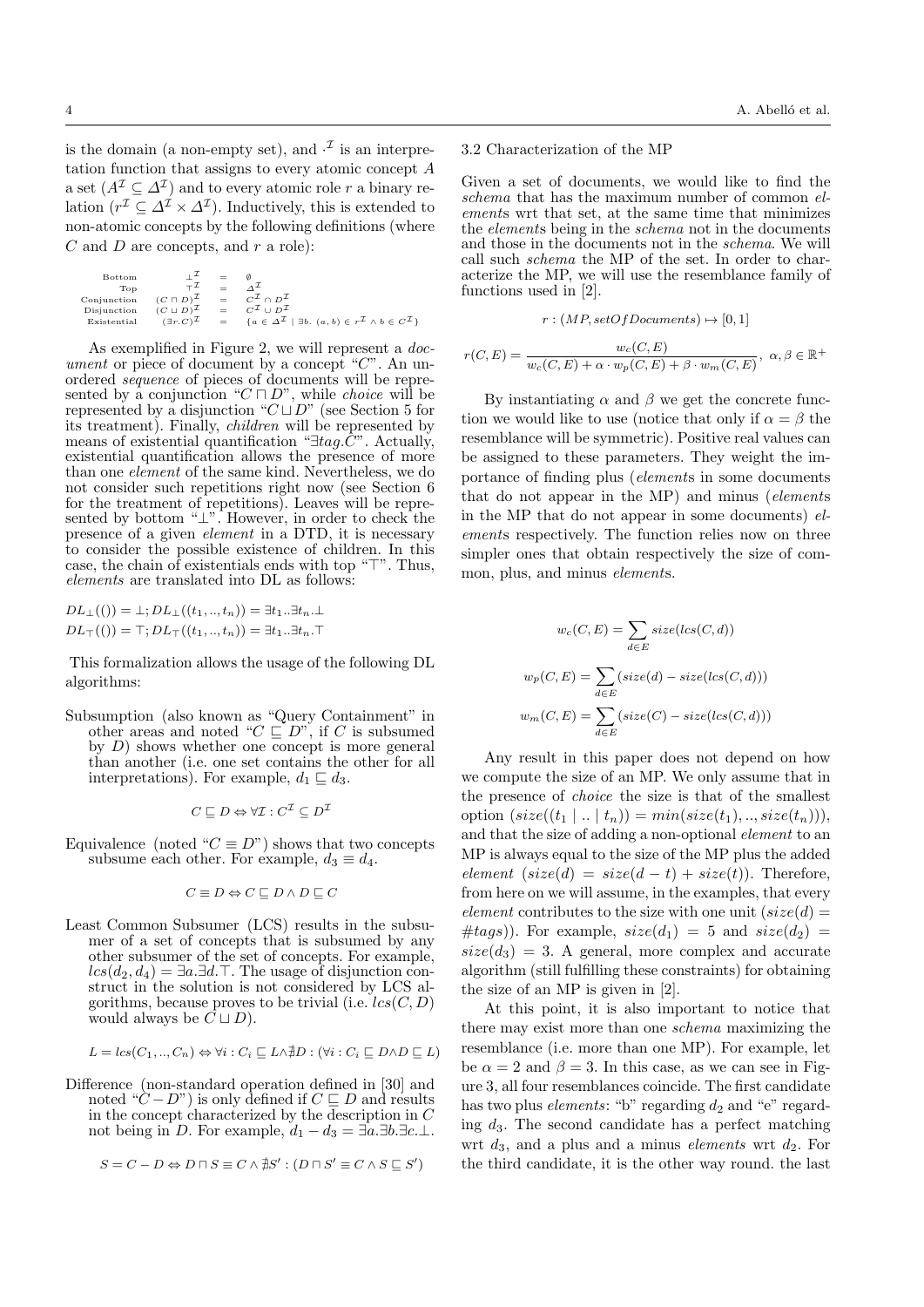

Fig. 3 Example of multiple MPs

one has a minus element regarding each document: "e" for  $d_2$  and "b" for  $d_3$ . Since this is the maximum resemblance, we can choose the MP of  $\{d_2, d_3\}$  among those four candidates.

| Midpoint        | $= 0$  |  |
|-----------------|--------|--|
| $\alpha = 0$    | any    |  |
| $\alpha \neq 0$ | $-E^a$ |  |

Table 1 Trivial cases on finding an MP

## 4 Obtaining the MP of a set of documents

This section shows the possibility of finding an MP just based on the appearances of each element in the set of documents (we do not consider optional or repeated elements for the moment). First of all, it is important to show that depending on the values of  $\alpha$  and  $\beta$  there are some trivial cases (summarized in Table 1). If  $\alpha = 0$ , we do not mind having extra elements in the documents wrt the MP. Therefore, among the multiple solutions to the problem, we find  $\exists t \perp$  (where "t" is the most frequent root tag in the documents). If  $\beta = 0$ , we do not mind having extra elements in the MP wrt every individual document. Therefore,  $\prod_{d \in E} d$  is among the solutions. Both equaling zero means that just by matching some elements in some document we get maximum resemblance (i.e.  $\forall w_c \neq 0 : \frac{w_c}{w_c + 0w_p + 0w_m} = 1$ ). From here on, we will only consider the non-trivial case where  $\alpha \neq 0$  and  $\beta \neq 0$ .

The first question to answer is how we could know whether the point in the search space we are treating is better than another candidate or not. Surprisingly, it is not necessary to get all plus and minus elements. Thanks to Theorem 1, we know that all we need is the number of common elements between each of both candidate MPs and the set of documents E.

Theorem 1 To decide whether the resemblance of a candidate C against a set of documents is better than that of another candidate  $C'$ , it is only necessary to calculate the common elements between each document and the candidates (we do not need to calculate neither  $w_p$ , nor  $w_m$ ). <sup>1</sup>

Once we know that it is only necessary to compare the common elements, the next question is how we could improve the resemblance of a point in the search space. By Lemma 1, we know that if adding an element to the MP improves resemblance, all elements appearing the same number of times also improve it independently of their sizes. We may have thought that we have a set of possible improvements to investigate. Nevertheless, the elements with the same number of appearances do not generate alternative solutions, but all together belong to the same solution.

**Lemma 1** If adding an element  $e$  to a child sequence in the candidate increases its resemblance to the set of documents, adding all elements appearing in the same number of documents as e to the corresponding child sequence will also improve its resemblance independently of their sizes. <sup>2</sup>

Finally, in Corollary 1, we show that elements appearing more times result in higher improvement of resemblance. As a special case of this, if an element improves resemblance, its parent improves resemblance even more. Thus, before adding an element to the result, all its ancestors should have been added (which otherwise could not have been avoided).

**Corollary 1** Independently of their size, an element  $e_1$ appearing  $k_1$  times in E improves the resemblance more than  $e_2$  appearing  $k_2$  times if  $k_1 > k_2$ .<sup>3</sup>

From these theorems, we infer that we can incrementally build an MP for a set of documents from  $\top$ (i.e. empty schema), by iteratively adding the most frequent element in the set of documents. Firstly, as we can see in Figure 4, we build a set of weighted elements (i.e. WE), whose contents are those elements  $e$  so that  $DL_{\top}(e) \sqsupseteq \prod_{d \in E} d$ , where e is weighted depending on its number of appearances in the set of documents. Once

<sup>1</sup> Proof has been moved to Appendix B.1.

<sup>2</sup> Proof has been moved to Appendix B.2.

<sup>3</sup> Proof has been moved to Appendix B.3.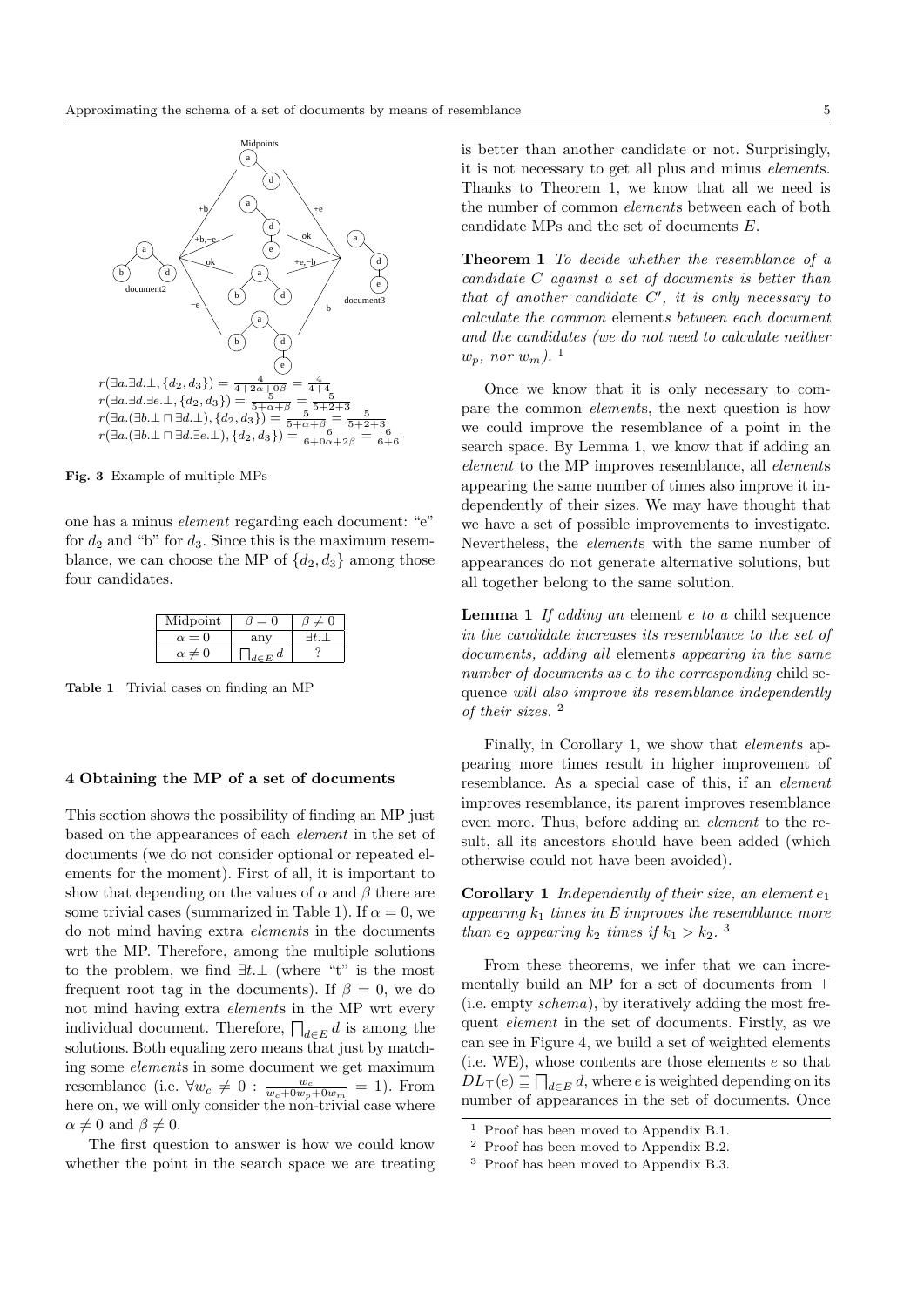// Phase 1: Count appearances of elements  $WE := \emptyset;$ <br>// For each document<br>**foreach**  $d \in E$  **do** // For each of its elements foreach element : DL<sub>T</sub> (element)  $\exists d$  do<br>
// If the element appeared before<br>
if  $[element, k] \in WE$ <br>
// Increase its appearance<br>
then WE := WE \ {[element, k]} ∪ {[element, k + 1]}; *//* Else<br> *//* Initialize its appearance<br> **else**  $WE := WE ∪ {[element, 1]};$ <br> **endif**; endforeach; endforeach; // Initialize the empty document, and set the current appearance to the maximum  $M := \top;$  $m := |E|$ ;<br>// While the appearance improves the resemblance  $\textnormal{while }(\frac{m}{\beta\cdot|E|}\geq\frac{\sum_{d\in E}size(lcs(M,d))}{\alpha\cdot\sum_{d\in E}size(d)+\beta\cdot|E|\cdot size(M)})$ // For each element appearing this amount of times<br>**foreach** element ∈ getSubsetByWeight(WE, m) **do**<br>// Add the element to MP  $\hspace{0.01in}\begin{array}{l} \text{\it Add the element} \\ \text{add}(\textit{M}, \textit{element}); \end{array}$ endforeach; // Decrease the current number of appearance  $m := m - 1$ ;  $m - m$ <br>endwhile;

Fig. 4 Algorithm to get an MP without optional elements

we have the weight of each element, we take the maximum possible weight (i.e.  $|E|$ ) and check if it would improve resemblance from  $\top$  to the set of documents. If this maximum weight improves the resemblance, we add all elements having such weight to the result (marking them as leaves by means of  $\perp$ ) and get the next weight smaller than that.

As pointed out in [4], it is hard for users to specify any parameter to predefine the frequency on the data. However, it should be noticed that we loop adding another subset of elements while their weight improves resemblance. Formally, if the parent of the element to be added was a leaf (i.e.  $M \sqsubset DL_{\perp}(parent(element))).$ we should remove it from the MP before adding the  $el$ ement as follows:

```
add(M: Concept, element: Element) {
 if M \sqsubseteq DL_{\perp}(parent(element))then
      M := (M - DL_{\perp}(parent(element))) \sqcap DL_{\perp}(element);else
      M := M \sqcap DL_{\perp}(element);endif;
}
```
The first phase of the algorithm is really cheap in terms of complexity. Taking into account that the number of possible children of an element should be small, building the weighted tree can be considered linear in the number of different elements in the set of documents, because we can find an element in WE just searching the children of the previous element we modified/added to WE (assuming a depth first search of the document we are treating). Regarding the second phase of the algorithm, all calls to "getSubsetByWeight" can be done in linear time in the number of different elements if we keep the elements with the same weight

in a list. Therefore, the space we need is linear in the number of different *elements* (not counting repetitions). and the time is also linear in the number of elements in the set of documents (counting repetitions).



Fig. 5 Example of MP generated by the algorithm

If we ran this algorithm on the set of documents in Figure 1, it would result in the WE in Figure 5 (each pair consists of an element and the number of documents that contain it). Thus, in the first loop, condition evaluates true (for  $\alpha = \beta = 1$ , and every *element* contributing by one to the size), and we add the elements appearing four times. Since it still evaluates true, we add those appearing three times, and eventually twice. Since the condition evaluates false for weight equal one, the corresponding element does not belong to the solution. Notice that adding "(a,b)" to MP triggered the following operation " $(\exists a.\bot - DL_{\perp}((a)))\sqcap DL_{\perp}((a, b))$ ", resulting in "∃a.∃b. $\perp$ ".

As stated by Theorem 2, one of the possible MPs of the set of documents (which corresponds to that given by the previous algorithm) can be obtained by a conjunction of LCSs of subsets of the documents.

**Theorem 2** Given a set of documents  $E = \{d_1, ..., d_n\}$ and being  $e_i$  elements of the form  $(t_1, t_2, ..., t_{l_i})$  with  $l_i \geq 1$ , exists a collection of subsets of the set of documents, so that the MP (i.e. the schema that maximizes the resemblance) is the conjunction of the LCS of each of these subsets: <sup>4</sup>

$$
\exists S_1, ..., S_p \in \mathscr{P}(E) : \forall e_1, ..., e_q :
$$
  

$$
r(\bigcap_{i=1..q} DL_{\perp}(e_i), E) \le r(\bigcap_{j=1..p} lcs(S_j), E)
$$

<sup>4</sup> Proof has been moved to Appendix B.4.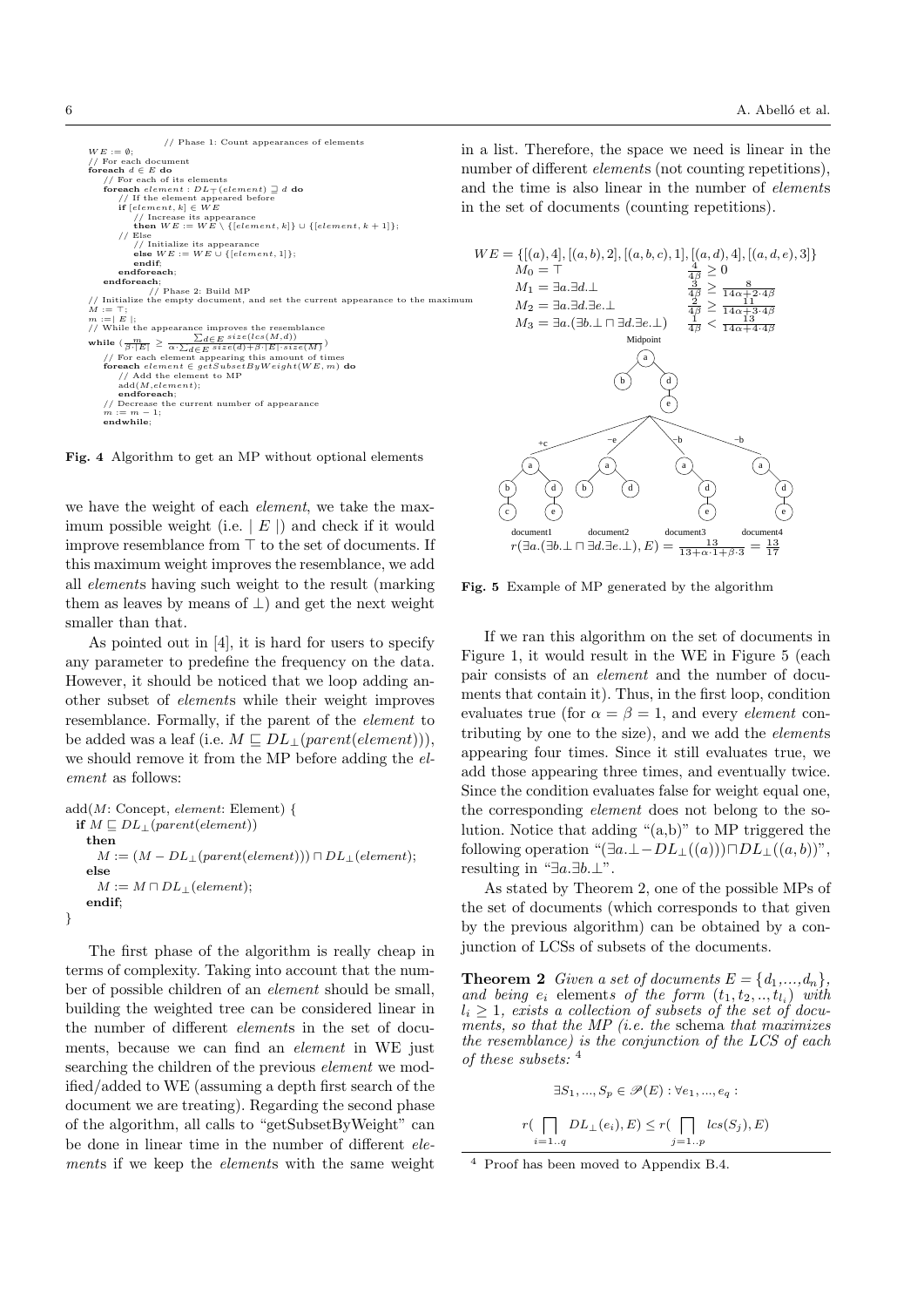Moreover, one of the MPs is such that the subsets of E that generate it are not subsets one of another.

**Lemma 2** There is a schema of the form  $\prod_{k=1..p} \log(S_k)$ maximizing the resemblance, so that for each pair of the sets of documents that generate it, they are not subsets one of another.<sup>5</sup>

$$
\forall 1 \le i, j \le p, i \ne j : (S_i \nsubseteq S_j)
$$

Thus, it is easy to see that the upper bound of the number of sets that generate the MP is the number of possible subsets of E of size  $|E|/2$ .

**Corollary 2** There is a schema of the form  $\bigcap_{k=1..p} \text{lcs}(S_k)$ maximizing the resemblance, so that the number of subsets of E that we need to generate it is smaller or equal than the number of subsets of E of size  $|E|/2$ .

$$
p \le \left(\frac{\mid E \mid}{\frac{|E|}{2}}\right)
$$

$$
WE = \{ [\exists a. \top, \{d_1, d_2, d_3, d_4\}],
$$
  
\n
$$
[\exists a. \exists b. \top, \{d_1, d_2\}],
$$
  
\n
$$
[\exists a. \exists b. \exists c. \top, \{d_1\}],
$$
  
\n
$$
[\exists a. \exists d. \top, \{d_1, d_2, d_3, d_4\}],
$$
  
\n
$$
[\exists a. \exists d. \exists e. \top, \{d_1, d_3, d_4\}]\}
$$
  
\n
$$
M = \{c s(d_1, d_2) \sqcap \{c s(d_1, d_3, d_4\}]\}
$$

Fig. 6 Obtaining the sets of documents that generate MP

It is easy to obtain the sets of documents whose LCSs generate the MP at a later stage (once we know MP) with a small modification of the previous algorithm. All we need is that "WE" keep the identifiers of the documents that contain every element instead of just a counter of them. The rationale of this is that the conjunction of the LCSs of the documents containing the leaves of the MP result in the MP. Figure 6 shows how this would result in our example. These documents related to each element could be used as a filtered input for a tool like [7] to generate the best grammar expression for that element.

## 5 Handling classes of documents

Until now, we assumed that we did not have the *choice* XML construct (i.e. disjunction " $\sqcup$ " in terms of DL). In this section, we will study the possibility of using it to show the existence of different classes of documents.

Thus, resemblance needs to be redefined as follows, for k classes of documents:

$$
\begin{aligned} M \, &= \, \bigcup_{i = 1}^k \, M^i \\ E^i \, &= \, \{ d \in E \mid \forall j \neq i, \, r(d, M^i) > r(d, M^j) \} \\ r(M, E) \, &= \, \frac{\sum_{i = 1}^k w_C(M^i, E^i)}{\sum_{i = 1}^k w_C(M^i, E^i) + \alpha \sum_{i = 1}^k w_P(M^i, E^i) + \beta \sum_{i = 1}^k w_m(M^i, E^i)} \end{aligned}
$$

where  $M<sup>i</sup>$  do not contain disjunctions. Sections 5.1 and 5.2 show, respectively, how  $w_p$  and  $w_m$  can be reduced by considering different classes of documents (adding a limited number of optional elements).

## 5.1 Reducing plus elements (in documents, not in MP)

We want to improve the resemblance to the whole set of documents by adding elements to the MP. Nevertheless, since we already reached the maximum resemblance, we could only worsen it. To solve this, we may consider those *elements* as optional. Adding an optional *element* will produce two classes of documents: Those containing the optional element (whose resemblance will be improved), and those that do not contain it (whose resemblance will not be modified).

It is easy to see that by just extending (strictly adding) the MP with optional elements, we will increase  $w_c$ , reduce  $w_p$ , and preserve  $w_m$ . The sum of all common and plus elements corresponds to the size of all documents together independently of the concept we are obtaining the distance to.

$$
\forall C: w_c(C, E) + w_p(C, E) = \sum_{d \in E} size(d)
$$

Thus, it is only necessary to consider how much  $w_c$ increases, i.e. how many documents match the optional elements and how big these are. The more documents matching those elements, the better; and the bigger the elements, also the better.

| // Phase 3: Add optional leaves<br>$\cdots$                                                                                                     |
|-------------------------------------------------------------------------------------------------------------------------------------------------|
| // Get best element                                                                                                                             |
| $e = nextByWeightAndSize(WE, m));$                                                                                                              |
| // While target resemblance is not reached and there are more elements                                                                          |
| while $(r(M, E) < target$ and $e \neq null$                                                                                                     |
| // Add an optional element to MP                                                                                                                |
| $p := parent(e);$                                                                                                                               |
| $M':=\textstyle\bigsqcup_{M_i\,\sqsubseteq\,DL_+(p)}(M_i\sqcup((M_i-DL_\perp(p))\sqcap DL_\perp(e))),$                                          |
| $M^{\prime\prime}:=\dot{\bigsqcup\cap (M_{i}\sqsubseteq D L_{\,\,\cup\,\,}(p))}(M_{i}\sqcup (M_{i}\sqcap \overset{-}{D} L_{\,\,\bot\,\,}(e))),$ |
| $M := M' \sqcup M''$                                                                                                                            |
| // Get next element                                                                                                                             |
| $e = nextByWeightAndSize(WE, m));$                                                                                                              |
| endwhile:                                                                                                                                       |

Fig. 7 Algorithm for the selection of optional elements

Figure 7 shows the third phase of the algorithm in Figure 4. Once we got the schema of maximum resemblance, without any optional element, we may add optional elements also based on the number of appearance until we get the target resemblance  $(target = 1$ 

<sup>5</sup> Proof has been moved to Appendix B.5.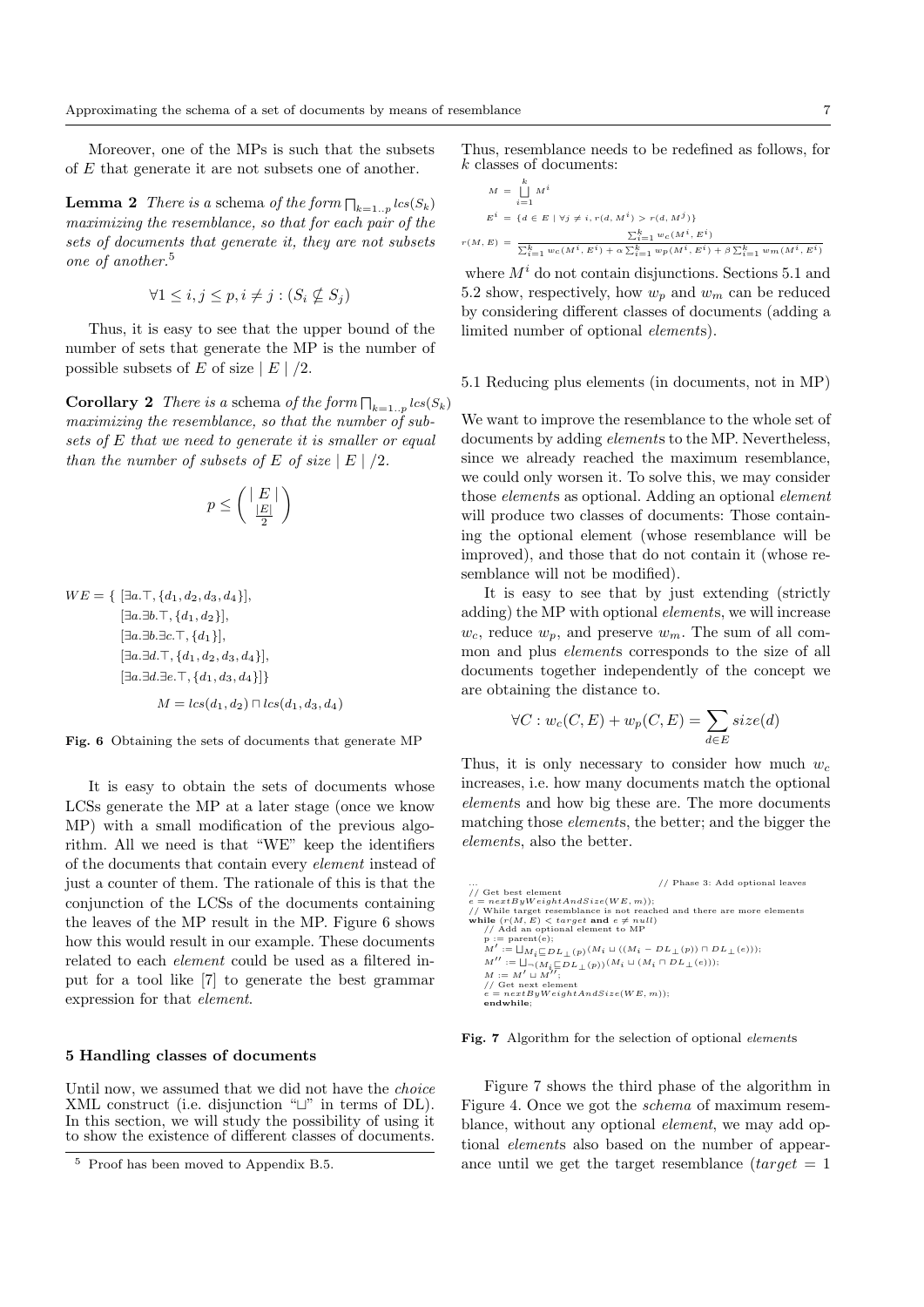would result in exact matching and overfitting). Every optional element, at worse, doubles the number of classes. Those already existing classes can be either extended with the current element or not, which is formalized by means of a disjunction. Formally, as in the second phase if the parent of the element to be added was a leaf (i.e.  $M_i \sqsubset DL_{\perp}(p)$ ), it must be removed (by means of a difference) before adding the element.

Figure 8 exemplifies how we can improve the resemblance. In Figure 5, we stopped the second phase before adding those elements appearing only once. Therefore,  $m = 1$  and the next *element* to be added is " $(a, b, c)$ ". Thus, we get a new MP being the disjunction of two classes, and we calculate the resemblance taking into account the best class for each document. In this way, numerator increases by a factor of one, while denominator increases (or even decreases if  $\alpha > 1$ ) by a factor of  $1 - \alpha$ , thus, improving resemblance.

# 5.2 Reducing minus elements (in MP, not in documents)

The first problem with that improvement of resemblance is that the number of classes grows quickly on the number of optional *elements*, proving useful only when we are quite close to the target resemblance. Moreover, notice that, by using the algorithm in Figure 7 we will never modify  $w_m$  (which may not be zero after the second phase). Thus, we are not able to reach resemblance equal one if the MP after second phase contains non-optional elements that are absent from some documents. We should look for optional roots, besides optional leaves. In order to solve this, we should divide the documents into several classes, and obtain separately the MP of each of these classes. This way, increasing the number of classes, each of the MPs would eventually only contain elements that are present in all its corresponding documents (i.e.  $w_m = 0$ ). The MP of the whole set of documents will be the disjunction of these partial MPs  $M^i$ .

We may trigger this phase of the algorithm if we do not reach the target resemblance with a given number of iterations in the third phase (i.e. a given small number of optional *elements*); or if  $\frac{w_p}{w_m}$  after phase two is below a threshold; or it may even be triggered before hand, based on the number of appearances of elements at first level (i.e. if  $\frac{|E|}{getMaxWeight(WE)}$  is above a threshold).

For this classification of documents, we may use an algorithm like "k-means" which is considered to need linear time (see [31]). If we take  $k = |E|$ , the problem becomes trivial, being  $M = \bigsqcup_{d \in E} d$ . Therefore, we are looking for a small k so that maximizes  $r(M, E)$ . For

example, we may assume there are  $\lceil \frac{|E|}{getMaxWeight(WE)} \rceil$  $|E|$ different kinds of documents, and generate such number of alternative subsets of elements.

Figure 9 sketches the algorithm. In our case, we could benefit from the existence of WE to improve performance if it keeps the sets of documents that contain every element, instead of just counting them (as assumed at the end of Section 4). We should codify every set  $E^i$  as a list of bits  $b_1b_2..b_{|E|}$ , where bit j shows whether the corresponding document contains the  $el$ ement or not  $(d_i \sqsubseteq DL_{\top}(element))$ . In this way, we could take  $k$  random disjoint chains of bits as seeds  $(s<sup>i</sup>)$  for "k-means". Then, we can find the MP corresponding to each seed by running the second phase of our algorithm on WE using the corresponding mask of bits.

Figure 10 shows an example of clustering documents into two sets, and how this improves the resemblance. We take the first document as seed one, and the others as seed two (i.e.  $\{d_1\}$  vs  $\{d_2, d_3, d_4\}$ ). For each one of them, we obtain the MP (i.e. " $\exists a.(\exists b.\exists c.\bot \sqcap \exists d.\exists e.\bot)$ " and "∃a.∃d.∃e.⊥" respectively) by applying the algorithm in Figure 4, ANDing the corresponding seed to the sequence of bits of each element in WE. Obtaining the resemblance of each document to both MPs, we see that " $d_2$ " is in the wrong class, because its resemblance to the first MP is higher, while it was related to the second one. Therefore, we perform a second iteration with one MP for " $\{d_1, d_2\}$ " and another one for " $\{d_3, d_4\}$ ". Now every document is in the right class, so we have finished. Figure 11 graphically draws the result and resemblance calculation. The MP of  $E$  is the disjunction of both MPs, and the overall resemblance improves by reducing the denominator. It is easy to see that with three classes we had obtained the exact schema.

Notice also that resemblances can be obtained from WE by crossing it once per cluster (keeping all  $\mid E \mid$ resemblances in memory). For example, lets see how to obtain in the first iteration of Figure 10 resemblances from "∃a.∃d.∃e.⊥" to each document (i.e. " $r(M^2, d_1)$ ", " $r(M^2, d_2)$ ", " $r(M^2, d_3)$ ", and " $r(M^2, d_4)$ "). At the first step, we would take " $(a)$ " that belongs to the MP. Since the sequence of bits indicates that it belongs to the four documents, it would increase all four common elements' counters (i.e.  $w_c(M^2, d_1), w_c(M^2, d_2), w_c(M^2, d_3)$ , and  $w_c(M^2, d_4)$ . The same would happen for " $(a,d)$ ". At the third step, we may consider " $(a, d, e)$ " that also belongs to the MP. Since the sequence of bits indicates that it belongs to " $\{d_1, d_3, d_4\}$ ", it would increment common *elements* of these and minus of  $d_2$  (i.e.  $w_c(M^2, d_1), w_m(M^2, d_2), w_c(M^2, d_3), \text{ and } w_c(M^2, d_4)).$ At the fourth step, we would take " $(a, b)$ " that does not belong to the MP. Since the sequence of bits in-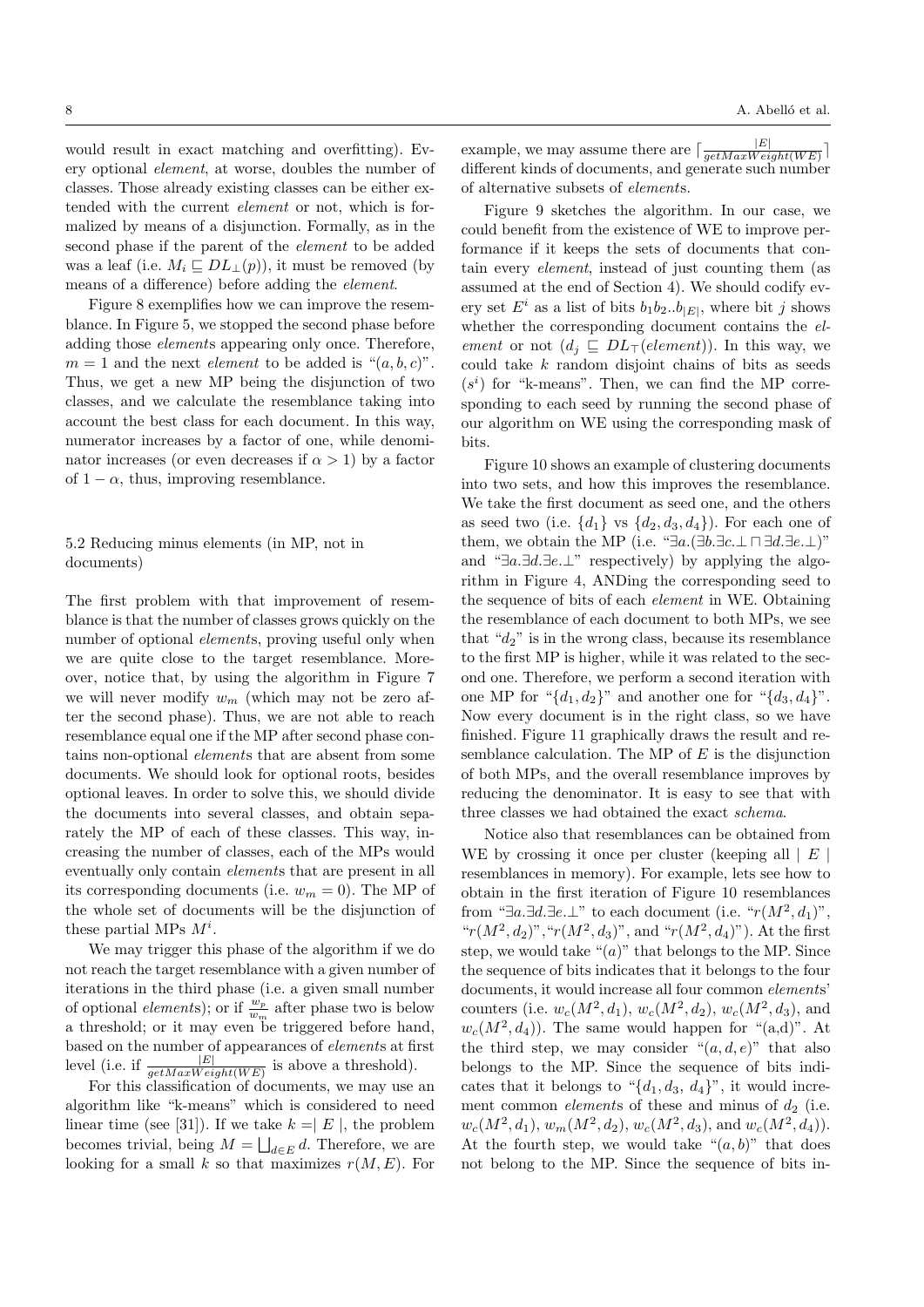

Fig. 8 Example of resemblance improvement reducing plus elements

// Phase 0: Clustering documents Choose  $k$  initial seeds  $//$  (may be random) do

For each class get an MP Assign each document to its nearest MP while (classes changed)

Fig. 9 K-means algorithm

dicates that it belongs to the first and second documents, it would increment plus elements of these (i.e.  $w_p(M^2, d_1)$ , and  $w_p(M^2, d_2)$ . We would follow this way also for the last element in WE.

Considering k-means iterations linear in the number of documents, we need to get  $|E|$  MPs (whose cost is linear in the number of elements), and cross WE the same number of times to obtain the resemblance of the documents to those MPs (whose cost depends on the number of elements in WE, and the number of bits to be compared, i.e.  $|E|$ . Therefore, the cost of finding the MP considering choice construct and using k-means algorithm is  $|E| \cdot ((\sum_{d \in E} |d|) + (|WE| \cdot |E|)).$ 

## 6 Repeated elements

It is possible that the same tag appears at different places (i.e. having a different parent) in the same document (or even in different documents). If we consider that in this case all appearances of a tag share the same internal structure independently of their position in the document, we should start a previous process to find the MP of such tag (i.e. we should consider it as a whole document, get its internal structure, and treat it as a black box in the processing of the real document). This section does not deal with this kind of repetitions, but with one element that contains several others of the same kind in a sequence.

First of all, on talking about repetitions, it is important to distinguish between (a) unnumbered repetitions  $(i.e. + in XML notation)$  and (b) numbered repetitions (i.e. a fixed number of children of the same kind in a sequence). The point is that we cannot decide whether a repetition is unnumbered or not without human participation. How could we decide (based on a finite set of finite documents) that there is a potentially infinite repetition of elements? Since we cannot, we should decide first if we are interested in generating numbered or unnumbered repetitions.

If we wanted to generate (a) numbered repetitions, we should just consider that each sibling element is a completely different one and we can use again the same algorithms. For example, in order to be able to treat the XML document  $C_{a>**blocker}(b>**st**)**$  we should transform this document into "<a><br/><br/>>brother</b1> <sup>&</sup>lt;b2>sister</b2></a>". This would work specially well for ordered elements, where the position indicates which sibling they are. In the example, the first one would always be identified as b1, and the second as b2. Doing it this way, a different position indicates a different internal structure.

If we wanted to generate (b) unnumbered repetitions, another problem would appear. As stated before, since in databases we are dealing with unordered documents, repeated elements result in undistinguishable twins, which should have the same intensional internal structure. Otherwise, if the twins had a different structure, there would be a conceptual design problem in the documents. Even when dealing with semi-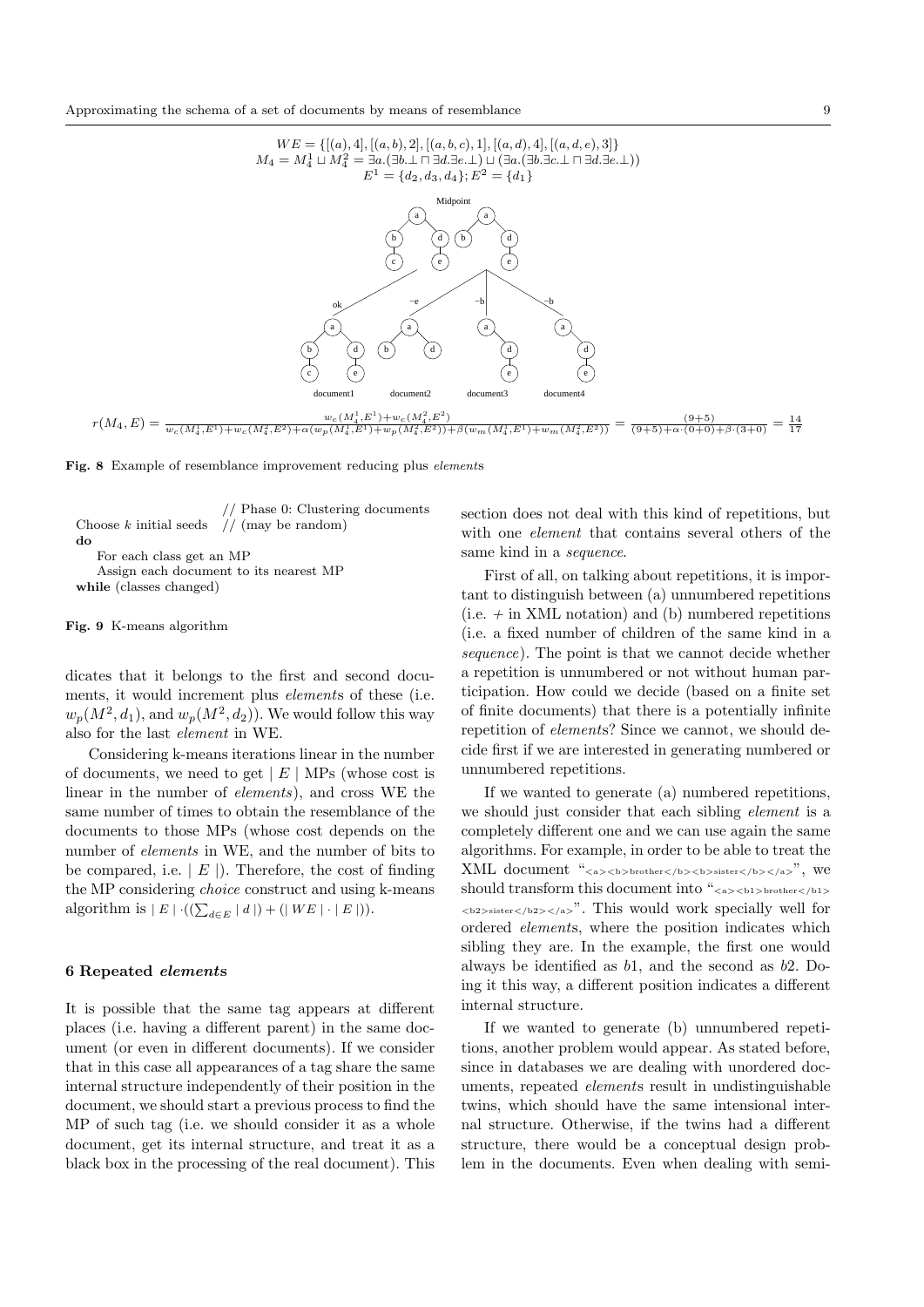| $s^1 = 1000, s^2 = 0111$                                                                                                                                                                                                                                                                                                                                                                                                                      |
|-----------------------------------------------------------------------------------------------------------------------------------------------------------------------------------------------------------------------------------------------------------------------------------------------------------------------------------------------------------------------------------------------------------------------------------------------|
| $WE1 = \{[(a), {1000}],[(a, b), {1000}],[(a, b, c), {1000}],[(a, d), {1000}],[(a, d, e), {1000}]\}$                                                                                                                                                                                                                                                                                                                                           |
|                                                                                                                                                                                                                                                                                                                                                                                                                                               |
| $\begin{array}{lll} \vspace{2mm} M^1_0 = \top & \frac{1}{1\beta} \geq 0 \\ \vspace{2mm} M^1_1 = \exists a . (\exists b . \exists c . \bot \sqcap \exists d . \exists e . \bot) & \frac{0}{1\beta} < \frac{5}{5\alpha + 5 \cdot 1\beta} \end{array}$                                                                                                                                                                                           |
| $WE^2 = \{[(a), \{0111\}], [(a, b), \{0100\}], [(a, b, c), \{0000\}], [(a, d), \{0111\}], [(a, d, e), \{0011\}]\}$                                                                                                                                                                                                                                                                                                                            |
|                                                                                                                                                                                                                                                                                                                                                                                                                                               |
|                                                                                                                                                                                                                                                                                                                                                                                                                                               |
|                                                                                                                                                                                                                                                                                                                                                                                                                                               |
|                                                                                                                                                                                                                                                                                                                                                                                                                                               |
|                                                                                                                                                                                                                                                                                                                                                                                                                                               |
| <i>I</i> <sub>j</sub> , [( <i>a</i> , <i>b</i> ), {0100 <sub>J</sub> <sub>j</sub> , [( <i>a</i> , <i>b</i> , <i>c</i> ), {000 <i>J</i> <sub>j</sub> , [( <i>a</i> , <i>a</i> ), [(1111 <sub>j</sub> )<br>$M_0^2 = T$ $\frac{3}{3} \ge 0$<br>$M_1^2 = \exists a.\exists d.\bot$ $\frac{2}{3} \ge \frac{6}{9\alpha+2.3\beta}$<br>$M_2^2 = \exists a.\exists d.\exists e.\bot$ $\frac{1}{3} \le \frac{6}{9\alpha+3.3\beta}$<br>$r(M^1, d_1) = \$ |
|                                                                                                                                                                                                                                                                                                                                                                                                                                               |
|                                                                                                                                                                                                                                                                                                                                                                                                                                               |
| $s^1 = 1100, s^2 = 0011$                                                                                                                                                                                                                                                                                                                                                                                                                      |
| $WE^1 = \{ [(a), \{1100\}], [(a, b), \{1100\}], [(a, b, c), \{1000\}], [(a, d), \{1100\}], [(a, d, e), \{1000\}]\}$                                                                                                                                                                                                                                                                                                                           |
|                                                                                                                                                                                                                                                                                                                                                                                                                                               |
| $M_0^1 = T$<br>$M_1^1 = \exists a.(\exists b.\bot \sqcap \exists d.\bot)$<br>$M_2^1 = \exists a.(\exists b.\exists c.\bot \sqcap \exists d.\exists e.\bot)$<br>$M_2^1 = \exists a.(\exists b.\exists c.\bot \sqcap \exists d.\exists e.\bot)$<br>$\frac{1}{2\beta} < \frac{6}{8\alpha + 5.2\beta}$                                                                                                                                            |
|                                                                                                                                                                                                                                                                                                                                                                                                                                               |
| $WE^2 = \{(a), \{0011\}\}, [(a, b), \{0000\}], [(a, b, c), \{0000\}], [(a, d), \{0011\}], [(a, d, e), \{0011\}]\}$                                                                                                                                                                                                                                                                                                                            |
|                                                                                                                                                                                                                                                                                                                                                                                                                                               |
|                                                                                                                                                                                                                                                                                                                                                                                                                                               |
|                                                                                                                                                                                                                                                                                                                                                                                                                                               |
|                                                                                                                                                                                                                                                                                                                                                                                                                                               |
| $M_0^2 = T$ $M_1^2 = \exists a.\exists d.\exists e.\bot$ $M_2^2 = \exists a.\exists d.\exists e.\bot$ $M_2^2 = \exists a.\exists d.\exists e.\bot$ $M_2^2 = \exists a.\exists d.\exists e.\bot$ $M_2^2 = \exists a.\exists d.\exists e.\bot$ $M_2^2 = \exists a.\exists d.\exists e.\bot$ $M_2^2 = \frac{6}{6\alpha+3.2\beta}$ $r(M^1, d_1) = \frac{5}{5+0.3+0.6}$ $r(M^2, d_1) = \frac{3+2.3+0.6}{3+2.3+0.6}$ $r(M$                          |
| $r(M^1, d_3) = \frac{3 + 3 + 2}{3 + 0 \alpha + 2\beta}$<br>$r(M^1, d_4) = \frac{3 + 3 + 2}{3 + 0 \alpha + 2\beta}$<br>$r(M^2, d_4) = \frac{1 + 3 + 2}{3 + 0 \alpha + 0\beta}$                                                                                                                                                                                                                                                                 |
|                                                                                                                                                                                                                                                                                                                                                                                                                                               |

Fig. 10 Example of dividing the documents into two classes



Fig. 11 Graphical representation of classes and resemblance

structured data, two elements of the same (undistinguishable) class should share the same semi-structure. Thus, we have two different problems. The first one is deciding when there exists an unnumbered repetition, and the second one is how to find the internal structure common to all repetitions of the element.

To face these two problems, we should modify the parser of documents that capture the elements. If the parser finds a repetition, it should use a special mark showing the presence of sibling elements, and indicating the number s of them existing in the corresponding parent. However, because of syntactical issues, we need to visit all the descendants of the parent before we know the number of twins. Therefore, we should keep in memory the whole set of elements of each document, to generate s, without a second pass.

If there exists only one repetition of "t" in a million of documents, substituting "t" by "t+" does improve the resemblance, which is clearly not representative of the million documents. The problem is that once the tag "t" belongs to the MP, replacing it by "t+" increases  $w_c$ , decreases  $w_p$ , but does not affect  $w_m$ . This means that we should never consider "t" instead of " $t$ +" if only one document contains a repetition. This is quite drastic and unrealistic. Therefore, we took the approach of changing "t" by "t+" if there are  $m$  documents con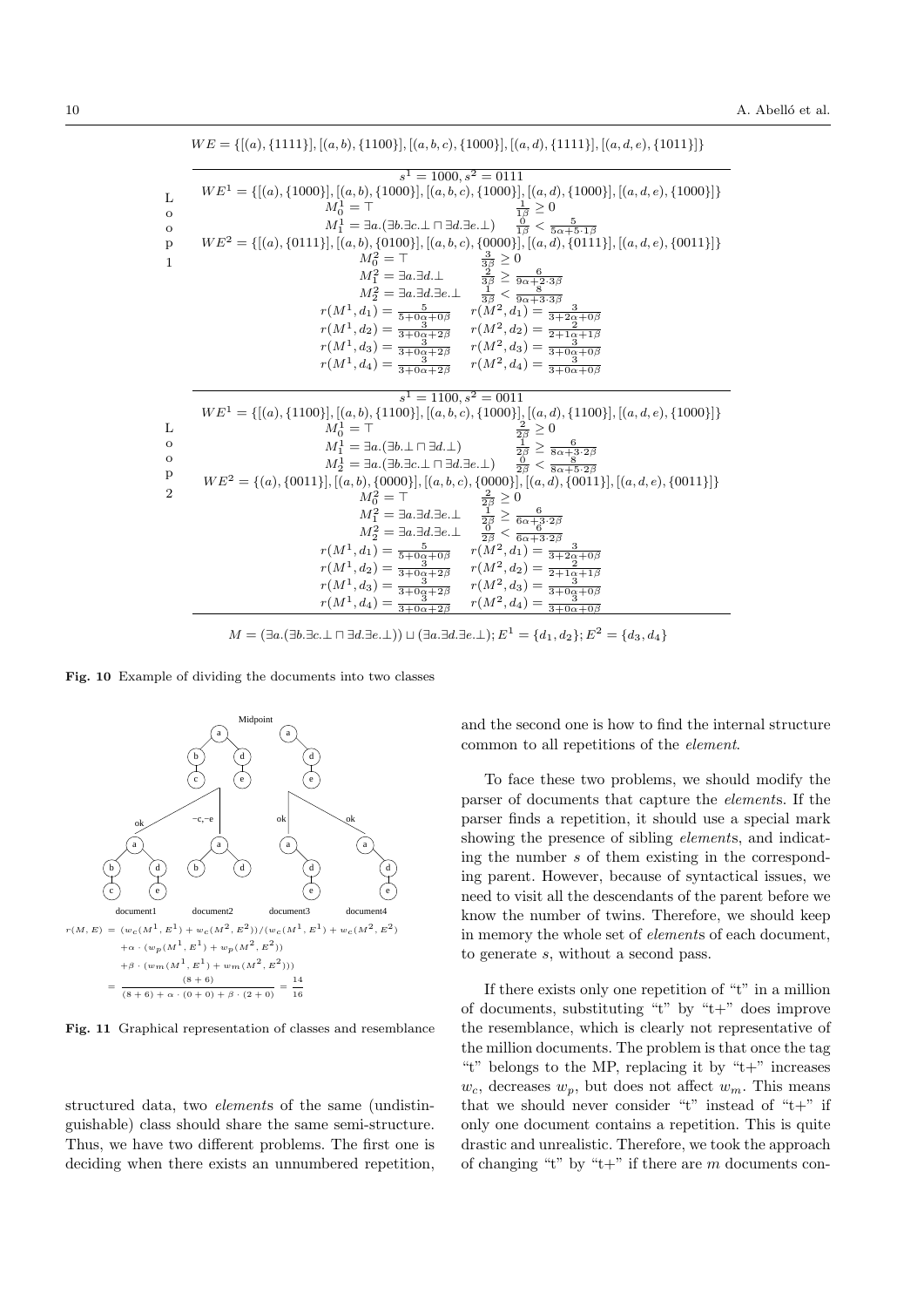taining repetitions of "t", and elements appearing m times improve resemblance.

Thus, in order to decide whether the MP should show a repetition or not, if the first phase of the algorithm (Figure 4) finds the special parsing mark, then  $(t_1, ..., t_n)$  and  $(t_1, ..., t_n+)$  should both be increased in WE. During the second phase, on adding  $(t_1, ..., t_n+)$ , we should change  $t_n$  into  $t_n+$  from M. Notice that the appearance of  $(t_1, ..., t_n)$  will always be higher than that of  $(t_1, ..., t_n+)$ , because we always increase the counter of the first (if we find the element), while only increase the latter if there is a repetition of that element. The second phase does not need to be modified.

Regarding the problem of finding the internal structure of repetitions, the second phase does not need any modification, either. When, during the first phase of the algorithm, we find a subelement in any of the repetitions, we should just increase the counter of the corresponding *element* in  $\frac{1}{s}$ , where *s* is the number of siblings in the parent element. By doing this, we avoid overweighting the subelements of repetitions, and keep the basic idea of the algorithm still true (i.e. a child cannot appear more times in the documents than its parent).

| $document5:  >  Single /b>$                                                                                                              |
|------------------------------------------------------------------------------------------------------------------------------------------|
| document6: $\langle a \rangle \langle b \rangle$ Twin2 $\langle b \rangle \langle b \rangle$ Twin1 $\langle b \rangle \langle a \rangle$ |
| $document7: b>FlatTwin/b>C>C$                                                                                                            |
| $WE = \{[(a), 3], [(a, b), 3], [(a, b+, 2], [(a, b, c), 0.5]\}$                                                                          |

Fig. 12 Example of documents with repetitions

Figure 12 exemplifies how repetitions are treated by the algorithm. In this case, "(a)" weights three, because appears in three documents. The same happens for "(a,b)", because three documents contain such element. Moreover, there are two documents containing repetitions of " $(a,b)$ ", which is recorded by the appearance of " $(a,b+)$ ". Finally, " $(a,b,c)$ " appears once in one document. Nevertheless, it is part of a repetition of two twins, so that its weight is  $\frac{1}{2} = 0.5$ .

#### 7 Conclusions and future work

Along this paper, we have studied the possibility of approximating the schema of a set of documents. Based on a given measure of resemblance, we are able to find the MP of the set. We began by considering only a restricted class of schemas (having neither repetition nor *choice*), and it has been generalized to any *schema*. Thus, we are able to approximate the collection of documents as much as we want (by considering a limited number of alternative classes). Taking this to the extreme, we would get an exact matching. Besides that,

we can also find the relevant documents in the original set with regard to the generated MP, which would ease the obtaining of the best grammar expression of each element. The general algorithm using k-means clustering is quadratic in the number of documents and linear in the number of different elements, while it is only linear in the whole number of elements (counting repetitions) if not considering the choice construct (i.e. without clustering).

Our experiments in Appendix A show that these approximated schemas are much simpler and ease user understanding. People spend less time and, if resemblance is high enough, they make less mistakes (even compensating the loss in the approximation).

## Acknowledgements

We would also like to thank Age Fotostock for allowing us to use their files for testing purposes. Special thanks also to Toni Gutzens for his help on implementing the prototype and Jon Bosak for allowing us to use his documents for testing purposes.

## References

- 1. S. Abiteboul, Querying semi-structured data, in: Proc. of 6th Int. Conf. Database Theory (ICDT'97), Vol. 1186 of LNCS, Springer, 1997, pp. 1–18.
- 2. E. Bertino, G. Guerrini, M. Mesiti, A matching algorithm for measuring the structural similarity between an XML document and a DTD and its applications, Information Systems 29 (1) (2004) 23–46.
- 3. S. Abiteboul, P. Buneman, D. Suciu, Data on the Web From Relations to Semistructured Data and XML, Morgan Kaufmann, 2000.
- 4. L. Wang, O. Hassanzadeh, S. Zhang, J. Shi, L. Jiao, J. Zou, C. Wang, Schema management for document stores, Proceedings of the VLDB Endowment 8 (9) (2015) 922–933.
- 5. W3C, Extensible Markup Language (XML) 1.0, 3rd Edition (February 2004).
- 6. J. Albert, D. Giammarresi, D. Wood, Normal Form algorithms for extended Context-Free Grammars, Theoretical Computer Science 267 (1-2) (2001) 35–47.
- 7. M. Garofalakis, A. Gionis, R. Rastogi, S. Sechadri, K. Shim, XTRACT: Learning Document Type Descriptors from XML Document Collections, Data Mining and Knowledge Discovery 7 (1) (2003) 23–56.
- 8. S. Nestorov, S. Abiteboul, R. Motwani, Extracting schema from semistructured data, in: Proc. ACM SIG-MOD Int. Conf. on Management of Data (SIGMOD 1998), ACM, 1998, pp. 295–306.
- 9. I. Sanz, J. Pérez, R. Berlanga, M. Aramburu, XML Schemata Inference and Evolution, in: Proc. of 14th Int. Conf. on Databases and Expert Systems Applications (DEXA'03), Vol. 2736 of LNCS, Springer, 2003, pp. 109– 118.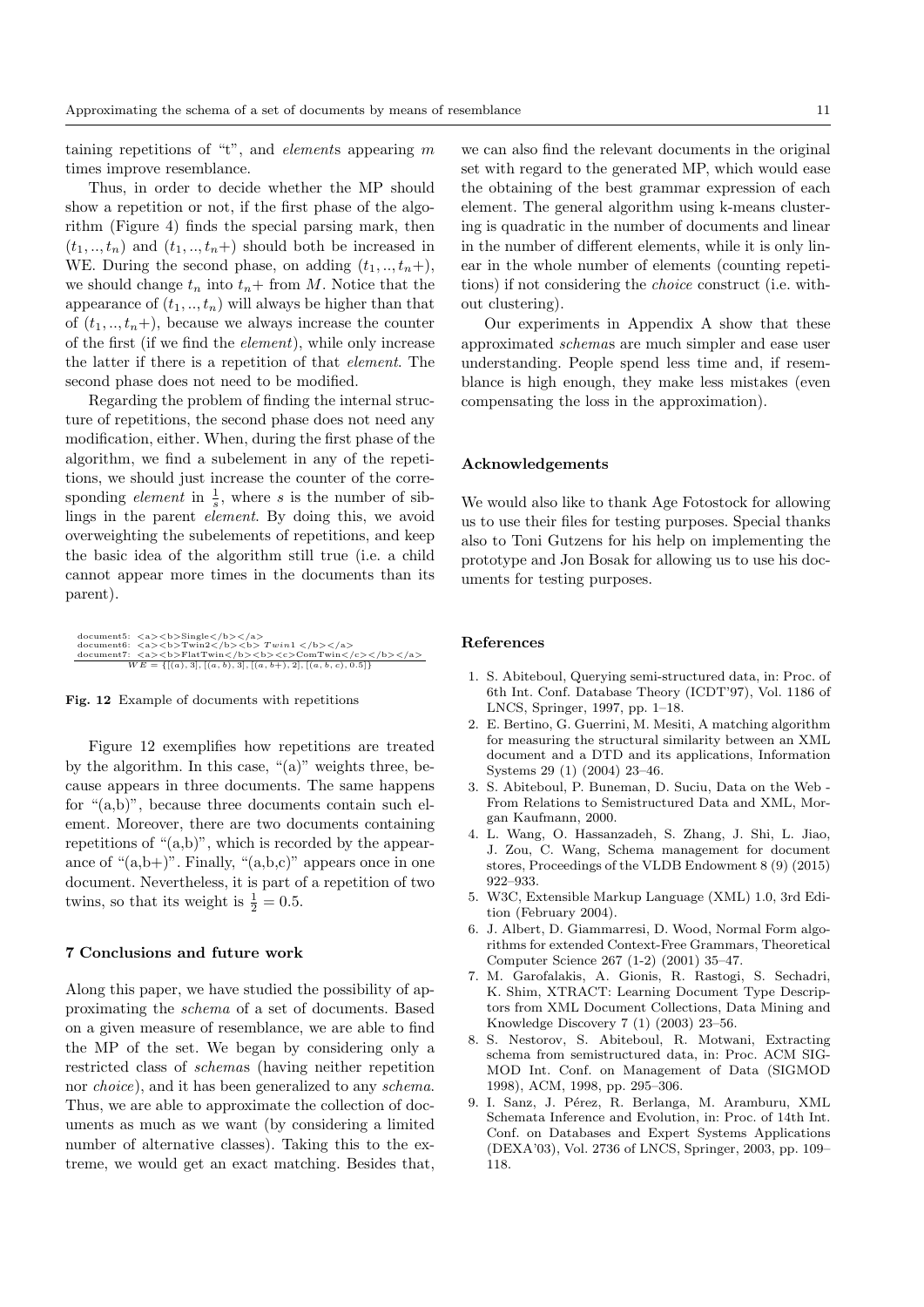- 10. R. Nayak, W. Iryadi, XML schema clustering with semantic and hierarchical similarity measures, Knowl.- Based Syst. 20 (4) (2007) 336–349.
- 11. J. Widom, Data Management for XML: Research Directions, IEEE Data Engineering Bulletin 22 (3) (1999) 44– 52.
- 12. G. Guerrini, M. Mesiti, I. Sanz, An overview of similarity measures for clustering xml documents, Web Data Management Practices: Emerging Techniques and Technologies (2007) 56 – 78.
- 13. K. Wang, H. Liu, Schema discovery for semistructured data, in: 3rd Int. Conf. on Knowledge Discovery and Data Mining (KDD-97), 1997, pp. 271–274.
- 14. J. Hegewald, F. Naumann, M. Weis, Xstruct: Efficient schema extraction from multiple and large XML documents, in: Proceedings of the 22nd International Conference on Data Engineering Workshops, ICDE 2006, 3-7 April 2006, Atlanta, GA, USA, 2006, p. 81.
- 15. J.-S. Jung, D.-I. Oh, Y.-H. Kong, J.-K. Ahn, Extracting Information from XML Documents by Reverse Generating a DTD, in: Proc. of the EurAsia-ICT 2002, Vol. 2510 of LNCS, Springer, 2002, pp. 314–321.
- 16. G. J. Bex, W. Gelade, F. Neven, S. Vansummeren, Learning deterministic regular expressions for the inference of schemas from XML data, TWEB 4 (4) (2010) 14:1–14:32.
- 17. D.-H. Moh, E.-P. Lim, W.-K. Ng, Re-engineering Structures from Web Documents, in: 5th ACM Conf. on Digital Libraries (DL 2000), ACM, 2000, pp. 67–76.
- 18. D.-H. Moh, E.-P. Lim, W.-K. Ng, DTD-Miner: A Tool for Mining DTD from XML Documents, in: Second International Workshop on Advance Issues of E-Commerce and Web-Based Information Systems (WECWIS 2000), IEEE Computer Society, 2000, pp. 144–151.
- 19. A. V. Leonov, R. R. Khusnutdinov, Study and Development of the DTD Generation System for XML Documents, Programming and Computer Software 31 (4) (2005) 197–210.
- 20. J.-K. Min, J.-Y. Ahn, C.-W. Cung, Efficient extraction of schemas for XML documents, Information Processing Letters 85 (2003) 7–12.
- 21. J. L. C. Izquierdo, J. Cabot, Discovering implicit schemas in JSON data, in: Web Engineering - 13th International Conference, ICWE 2013, Aalborg, Denmark, July 8-12, 2013. Proceedings, 2013, pp. 68–83.
- 22. U. Boobna, M. de Rougemont, Correctors for XML Data, in: Proc. of 2nd Int. XML Database Symposium (XSYM'04), Vol. 3186 of LNCS, Springer, 2004, pp. 97– 111.
- 23. T. Dalamagas, T. Cheng, K.-J. Winkel, T. Sellis, A methodology for clustering XML documents by structure, Information Systems 31 (2006) 187–228.
- 24. Z. Zhang, D. Shasha, Simple Fast Algorithms for the Editing Distance Between Trees and Related Problems, SIAM Journal on Computing 18 (6) (1989) 1245–1262.
- 25. M. Klettke, U. Störl, S. Scherzinger, Schema extraction and structural outlier detection for json-based nosql data stores, in: Datenbanksysteme für Business, Technologie und Web (BTW), 16. Fachtagung des GI-Fachbereichs "Datenbanken und Informationssysteme" (DBIS), 4.- 6.3.2015 in Hamburg, Germany. Proceedings, 2015, pp. 425–444.
- 26. V. Batagelj, M. Bren, Comparing resemblance measures, Journal of Classification 12 (1) (1995) 73–90.
- 27. W. Lian, D. Cheung, N. Mamoulis, S.-M. Yiu, An efficient and scalable algorithm for clustering xml documents by structure, IEEE Transactions on Knowledge and Data Engineering 16 (1) (2004) 82–96.
- 28. E. Gallinucci, M. Golfarelli, S. Rizzi, Schema profiling of document-oriented databases, Information Systems 75  $(2018)$  13 – 25.
- 29. F. Baader, D. Calvanese, D. McGuinness, D. Nardi, P. Patel-Schneider (Eds.), The Description Logic Handbook, Cambridge University Press, 2003.
- 30. G. Teege, Making the Difference: A Substraction Operation for Description Logics, in: Proc. of the Int. Conf. on Principles of Knowledge Representation and Reasoning (KR'94), Morgan Kaufmann, 1994, pp. 540–550.
- 31. V. Estivill-Castro, J. Yang, Fast and Robust General Purpose Clustering Algorithms, in: Proc. of 6th Pacific Rim Int. Conf. on Artificial Intelligence (PRICAI 2000), Vol. 1886 of LNCS, Springer, 2000, pp. 208–218.

## A Experimental study

We have conducted the experiments in two different directions. On the one hand, we have analyzed the usefulness of the obtained schema, and how informative and useful it is with regard to the perfect-matching (in Section A.1). On the other hand, we have also tested the performance of the algorithm to find one MP (shown in Section A.2), by means of randomly generated documents. The performance on finding different classes has not been analyzed, because it strictly depends on the cost of the clustering algorithm used (i.e. k-means in our case), and this is out of the scope of this work.

#### A.1 Usefulness

This section scrutinizes the usefulness of approximating the schema of a set of documents instead of using the perfectmatching. Four different sets of real-life documents have been used in the experiment (in Sections A.1.1, A.1.2, A.1.3 and A.1.4), so that an approximated schema has been generated for each of them<sup>6</sup>. These have been used in a user study of usability against the perfect ones (in Section A.1.5).

#### A.1.1 Religious texts

The documents in this section are authored by Jon Bosak<sup>7</sup>, and correspond to four religious texts (i.e. "The Old Testament", "The New Testament", "The Quran", and "The Book of Mormon"). LHS of Figure 13 shows the MP of the four documents under consideration. Characteristics of the documents and parameters are as follows:

Number of documents: 4 Real number of classes: 4

Used number of classes: 1

With those parameters, we obtain a resemblance of 47.6%. This would mean that documents are quite different, and we should define different classes of documents. However, this does not make sense if we only have four documents. Surprisingly, we would get 93.5% (not 100%) of resemblance for four different classes. This is because not even the repetitions of the same element inside a document share the same structure.

Notice that elements like "suracoll", "sura" and "witness" are not considered relevant. Nevertheless, some that were optional, like "coverpg", "titlepg", and "preface") appear enough times to be in the output.

<sup>&</sup>lt;sup>6</sup>  $\alpha = \beta = 1$  unless explicitly said otherwise.

<sup>7</sup> http://www.oasis-open.org/cover/bosakShakespeare200.html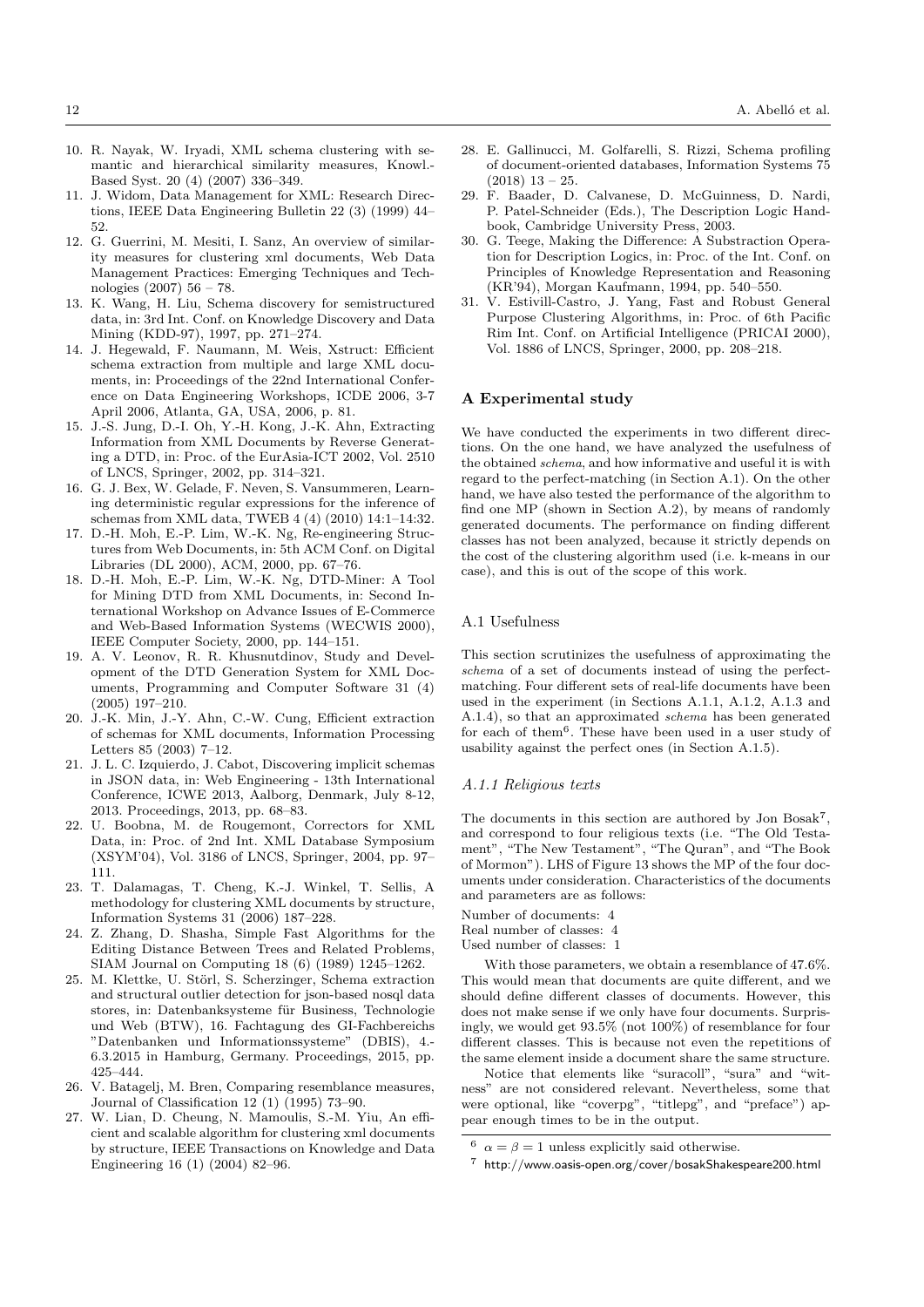| DTD for testaments</th><th><math>J.</math> Bosak <math>\rightarrow</math></th><th></th><th></th></tr><tr><th><math>\leftarrow</math> -- Early versions 1992-1998 |                                                       |                                                                       |                                        |
|------------------------------------------------------------------------------------------------------------------------------------------------------------------|-------------------------------------------------------|-----------------------------------------------------------------------|----------------------------------------|
|                                                                                                                                                                  | Major revision Copyright (c) Jon Bosak September 1998 |                                                                       |                                        |
| ENTITY % plaintext "#PCDATA i"                                                                                                                                   |                                                       |                                                                       |                                        |
| ELEMENT tstmt</th <th>(coverpg?,titlepg?,preface?,(bookcoll suracoll)+)&gt;</th> <th></th> <th></th>                                                             | (coverpg?,titlepg?,preface?,(bookcoll suracoll)+)>    |                                                                       |                                        |
| ELEMENT coverpg</th <th><math>((title title2) +, (subtitle p)*)</math></th> <th></th> <th></th>                                                                  | $((title title2) +, (subtitle p)*)$                   |                                                                       |                                        |
| ELEMENT titlepg</th <th><math>((title title2) +, (subtitle p)*)</math></th> <th></th> <th></th>                                                                  | $((title title2) +, (subtitle p)*)$                   |                                                                       |                                        |
| ELEMENT title</th <th><math>(\%</math>plaintext;)*&gt;</th> <th><!-- Automatically generated DTD --></th> <th></th>                                              | $(\%$ plaintext;)*>                                   | Automatically generated DTD                                           |                                        |
| ELEMENT title?</th <th><math>(\gamma_{\text{plaintext}};)*&gt;</math></th> <th></th> <th></th>                                                                   | $(\gamma_{\text{plaintext}};)*>$                      |                                                                       |                                        |
| ELEMENT subtitle</th <th><math>(p)</math>+&gt;</th> <th><!-- ELEMENT t.stmt</th--><th>(bookcoll, coverpg, preface, titlepg)&gt;</th></th>                        | $(p)$ +>                                              | ELEMENT t.stmt</th <th>(bookcoll, coverpg, preface, titlepg)&gt;</th> | (bookcoll, coverpg, preface, titlepg)> |
| ELEMENT preface</th <th><math>((ptitle ptitle0)+, p+, with list?)</math></th> <th><!--ELEMENT coverpg</th--><th>(subtitle+,title,title2)&gt;</th></th>           | $((ptitle ptitle0)+, p+, with list?)$                 | ELEMENT coverpg</th <th>(subtitle+,title,title2)&gt;</th>             | (subtitle+,title,title2)>              |
| ELEMENT witlist</th <th>(witness)+&gt;</th> <th><!--ELEMENT titlepg (title, title2)--></th> <th></th>                                                            | (witness)+>                                           | ELEMENT titlepg (title, title2)                                       |                                        |
| ELEMENT ptitle</th <th><math>(\%</math>plaintext; <math>)</math>*&gt;</th> <th><!--ELEMENT title</th--><th>(HPCDATA)</th></th>                                   | $(\%$ plaintext; $)$ *>                               | ELEMENT title</th <th>(HPCDATA)</th>                                  | (HPCDATA)                              |
| ELEMENT ptitle0</th <th><math>(\%</math>plaintext;)*&gt;</th> <th><!-- ELEMENT title?</th--><th>(HPCDATA)</th></th>                                              | $(\%$ plaintext;)*>                                   | ELEMENT title?</th <th>(HPCDATA)</th>                                 | (HPCDATA)                              |
| ELEMENT witness</td <td><math>(\gamma_{\text{plaintext}};)*&gt;</math></td> <td><!--ELEMENT subtitle (p)--></td> <td></td>                                       | $(\gamma_{\text{plaintext}};)*>$                      | ELEMENT subtitle (p)                                                  |                                        |
| ELEMENT bookcoll</th <th><math>(book sura)</math>+&gt;</th> <th><!--ELEMENT preface (p+, ptitle)--></th> <th></th>                                               | $(book sura)$ +>                                      | ELEMENT preface (p+, ptitle)                                          |                                        |
| ELEMENT book</th <th>(bktlong, bktshort, epigraph?, bksum?, chapter+)&gt;</th> <th><!--ELEMENT ptitle</th--><th>(HPCDATA)</th></th>                              | (bktlong, bktshort, epigraph?, bksum?, chapter+)>     | ELEMENT ptitle</th <th>(HPCDATA)</th>                                 | (HPCDATA)                              |
| ELEMENT suracoll (sura+)                                                                                                                                         |                                                       | ELEMENT bookcoll (book+)                                              |                                        |
| ELEMENT sura</th <th>(bktlong, bktshort, epigraph?, bksum?, v+)&gt;</th> <th><!--ELEMENT book</th--><th>(bktlong, bktshort, chapter+)&gt;</th></th>              | (bktlong, bktshort, epigraph?, bksum?, v+)>           | ELEMENT book</th <th>(bktlong, bktshort, chapter+)&gt;</th>           | (bktlong, bktshort, chapter+)>         |
| ELEMENT bktlong</th <th><math>(\%</math>plaintext; <math>)</math>*&gt;</th> <th><!--ELEMENT bktlong</th--><th>(HPCDATA)</th></th>                                | $(\%$ plaintext; $)$ *>                               | ELEMENT bktlong</th <th>(HPCDATA)</th>                                | (HPCDATA)                              |
| ELEMENT bktshort</td <td><math>(\%</math>plaintext; <math>)*&gt;</math></td> <td><!--ELEMENT bktshort (#PCDATA)--></td> <td></td>                                | $(\%$ plaintext; $)*>$                                | ELEMENT bktshort (#PCDATA)                                            |                                        |
| ELEMENT bksum</th <th><math>(p)</math>+&gt;</th> <th><!--ELEMENT chapter (chtitle, v+)--></th> <th></th>                                                         | $(p)$ +>                                              | ELEMENT chapter (chtitle, v+)                                         |                                        |
| ELEMENT chapter</th <th>(chtitle, chstitle?, epigraph?, chsum?, (div+ v+))&gt;</th> <th><!--ELEMENT chtitle</th--><th>(HPCDATA)</th></th>                        | (chtitle, chstitle?, epigraph?, chsum?, (div+ v+))>   | ELEMENT chtitle</th <th>(HPCDATA)</th>                                | (HPCDATA)                              |
| ELEMENT chtitle</td <td><math>(\gamma_{\text{plaintext}};)*&gt;</math></td> <td><!-- ELEMENT v</td--><td>(HPCDATA)</td></td>                                     | $(\gamma_{\text{plaintext}};)*>$                      | ELEMENT v</td <td>(HPCDATA)</td>                                      | (HPCDATA)                              |
| ELEMENT chstitle (%plaintext;)*                                                                                                                                  |                                                       | ELEMENT p</td <td><math>(</math>#PCDATA<math>)</math>&gt;</td>        | $($ #PCDATA $)$ >                      |
| ELEMENT div</td <td><math>divtitle, v+)</math></td> <td></td> <td></td>                                                                                          | $divtitle, v+)$                                       |                                                                       |                                        |
| ELEMENT divtitle</td <td><math>(\%</math>plaintext;)*&gt;</td> <td></td> <td></td>                                                                               | $(\%$ plaintext;)*>                                   |                                                                       |                                        |
| ELEMENT chsum</td <td><math>(p)</math>+&gt;</td> <td></td> <td></td>                                                                                             | $(p)$ +>                                              |                                                                       |                                        |
| ELEMENT epigraph</th <th><math>(\%</math>plaintext; <math>)</math>*&gt;</th> <th></th> <th></th>                                                                 | $(\%$ plaintext; $)$ *>                               |                                                                       |                                        |
| ELEMENT p</th <th><math>(\%</math>plaintext; <math>)\rightarrow</math></th> <th></th> <th></th>                                                                  | $(\%$ plaintext; $)\rightarrow$                       |                                                                       |                                        |
| ELEMENT v</th <th><math>(\%</math>plaintext; <math>)\rightarrow</math></th> <th></th> <th></th>                                                                  | $(\%$ plaintext; $)\rightarrow$                       |                                                                       |                                        |
| ELEMENT i</td <td><math>(\%</math>plaintext:<math>)</math>*&gt;</td> <td></td> <td></td>                                                                         | $(\%$ plaintext: $)$ *>                               |                                                                       |                                        |

#### Fig. 13 Religious texts

## A.1.2 Shakespeare texts

The documents in this section are authored by Jon Bosak<sup>8</sup> and show a set of the plays of William Shakespeare. LHS of Figure 14 shows the DTD of the thirty-seven documents under consideration. Characteristics of the documents and parameters are as follows:

Number of documents: 37 Real number of classes: 27

Used number of classes: 1

With those parameters, we obtain the schema at RHS of Figure 14, resulting in a resemblance of 90%. This would mean that the 37 kinds of documents are quite similar. The maximum resemblance would be for 37 classes, which results in 96%. As in Section A.1.1, this is because not even the repetitions of the same element inside a document share the same structure. Just by adding optional elements to the schema in Figure 14, we get a 98.5% of resemblance.

Notice that some optional elements like "EPILOGUE", "PROLOGUE" and "INDUCT" do not appear in the MP, because only few documents contain them (for instance, "IN-DUCT" appears in just 2 out of 37 documents). Thus, it seems clear that to understand the meaning of a "PLAY" "INDUCT" is not relevant. The same can be said on "ACT". If you want to explain your child what an act is, you would just say that it has a title, and one or more scenes. Only if s/he is really interested and old enough, you would point out that it may contain subtitles, prologue and epilogue.

On the other hand, "PERSONA" and "PGROUP" are important enough to appear in the MP. They are not optional nor a choice, because most documents contain them. All documents contain "PERSONA", and only four documents do not contain "PGROUP" inside "PERSONAE".

#### A.1.3 Response/Request documents

The documents in this section are authored by Age Fotostock, which is an imagery agency in all areas (both rights protected and royalty free). Age provides a technical hosting platform (THP) for the sharing of images among imagery

agencies around the world. In this example, four classes of documents are provided, which correspond to a licensed protocol for B2B image sharing. First, an agency needs to request the existing resolutions for one or more images (classes one and three). Secondly, an agency requests an specific highresolution file for one or more images (classes two and four). The documents have been extracted from the service log files of the company. Thus, there was no available DTD. Characteristics of the documents and parameters are as follows:

Number of documents: 189 Real number of classes: 6 Used number of classes: 4

If we try to find the MP of these documents, it results in a resemblance of 36.8%. This means that there exist completely different kinds of documents. By looking for four classes, we obtain those in Figure 15, which results in a resemblance of 99.3%. Looking for less than four classes results in unrealistic DTDs where some of those four are united. This effect can be avoided by increasing  $\beta$  above one (1.2 was enough in our experiments).

#### A.1.4 Photo documents

The documents in this section are also authored by Age Fotostock, and are an stratified random extraction of the imagery database. Thus, again, there was no available DTD. Characteristics of the documents and parameters are as follows:

Number of documents: 2497 Real number of classes: ∼100 Used number of classes: 1

All elements found in the MP (those at LHS of Figure 16) appear in more than two thousand documents. Thus, it looks reasonable to consider them as mandatory. On the other hand, optional elements (those new at RHS of Figure 16) appear in less than one thousand. The resemblance obtained to the MP is 91%, which increases up to 97.4% if we also consider the optional elements. This means that there is only one class of documents, that can be well described by the obtained MP.

<sup>8</sup> http://www.oasis-open.org/cover/bosakShakespeare200.html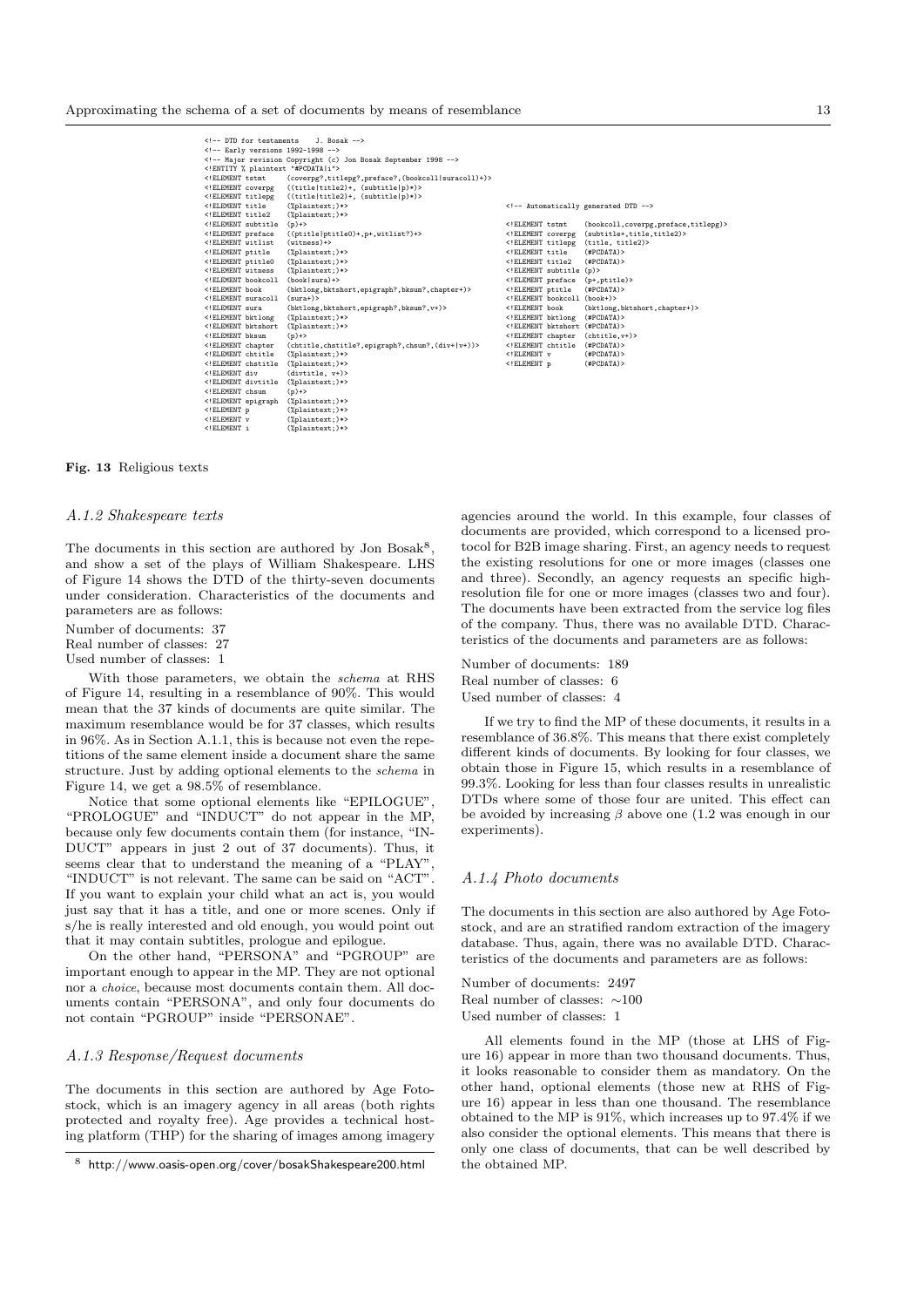|                                                                                                                  | DTD for Shakespeare J. Bosak 1994.03.01, 1997.01.02              |            |
|------------------------------------------------------------------------------------------------------------------|------------------------------------------------------------------|------------|
|                                                                                                                  | Revised for case sensitivity 1997.09.10                          |            |
|                                                                                                                  | Revised for XML 1.0 conformity 1998.01.27 (thanks to Eve Maler)  |            |
| ENTITY amp "&#38;#38;"                                                                                           |                                                                  |            |
| ELEMENT PLAY</td <td>(TITLE, FM, PERSONAE, SCNDESCR, PLAYSUBT, INDUCT?,</td> <td><math>\leq 1</math> -</td>      | (TITLE, FM, PERSONAE, SCNDESCR, PLAYSUBT, INDUCT?,               | $\leq 1$ - |
| PROLOGUE?, ACT+, EPILOGUE?) >                                                                                    |                                                                  | < 11       |
| ELEMENT TITLE (#PCDATA)                                                                                          |                                                                  | < 11       |
| ELEMENT FM</td <td><math>(P+</math>)</td> <td>&lt; 11</td>                                                       | $(P+$ )                                                          | < 11       |
| ELEMENT P (#PCDATA)                                                                                              |                                                                  | < 11       |
|                                                                                                                  | ELEMENT PERSONAE (TITLE, (PERSONA   PGROUP)+)                    | < 11       |
|                                                                                                                  | ELEMENT PGROUP (PERSONA+.GRPDESCR)                               | < 11       |
| ELEMENT PERSONA (#PCDATA)                                                                                        |                                                                  | < 11       |
| ELEMENT GRPDESCR (#PCDATA)                                                                                       |                                                                  | < 11       |
| ELEMENT SCNDESCR (#PCDATA)                                                                                       |                                                                  | < 11       |
| ELEMENT PLAYSURT (#PCDATA)                                                                                       |                                                                  | < 11       |
| ELEMENT INDUCT</td <td>(TITLE, SUBTITLE*, (SCENE+  (SPEECH  STAGEDIR   SUBHEAD) + ) ) &gt;</td> <td>&lt; 11</td> | (TITLE, SUBTITLE*, (SCENE+  (SPEECH  STAGEDIR   SUBHEAD) + ) ) > | < 11       |
| ELEMENT ACT</td <td>(TITLE, SUBTITLE*, PROLOGUE?, SCENE+, EPILOGUE?)&gt;</td> <td>&lt; 11</td>                   | (TITLE, SUBTITLE*, PROLOGUE?, SCENE+, EPILOGUE?)>                | < 11       |
| ELEMENT SCENE</td <td>(TITLE, SUBTITLE*, (SPEECH   STAGEDIR   SUBHEAD)+)&gt;</td> <td>&lt; 11</td>               | (TITLE, SUBTITLE*, (SPEECH   STAGEDIR   SUBHEAD)+)>              | < 11       |
|                                                                                                                  | ELEMENT PROLOGUE (TITLE, SUBTITLE*, (STAGEDIR   SPEECH)+)        | < 11       |
|                                                                                                                  | ELEMENT EPILOGUE (TITLE, SUBTITLE*, (STAGEDIR   SPEECH)+)        | < 11       |
| ELEMENT SPEECH</td <td>(SPEAKER+, (LINE   STAGEDIR   SUBHEAD)+)&gt;</td> <td>&lt; 11</td>                        | (SPEAKER+, (LINE   STAGEDIR   SUBHEAD)+)>                        | < 11       |
| ELEMENT SPEAKER (#PCDATA)                                                                                        |                                                                  |            |
| ELEMENT LINE</td <td>(#PCDATA   STAGEDIR)*&gt;</td> <td></td>                                                    | (#PCDATA   STAGEDIR)*>                                           |            |
| ELEMENT STAGEDIR (#PCDATA)                                                                                       |                                                                  |            |
| ELEMENT SUBTITLE (#PCDATA)                                                                                       |                                                                  |            |
| ELEMENT SUBHEAD</td <td>(HPCDATA)</td> <td></td>                                                                 | (HPCDATA)                                                        |            |

|                                                                          | Automatically generated DTD                 |
|--------------------------------------------------------------------------|---------------------------------------------|
| ELEMENT PLAY</td <td>(ACT+.FM.PERSONAE.PLAYSUBT.SCNDESCR.TITLE)&gt;</td> | (ACT+.FM.PERSONAE.PLAYSUBT.SCNDESCR.TITLE)> |
| ELEMENT TITLE</td <td><math>(</math>#PCDATA<math>)</math>&gt;</td>       | $($ #PCDATA $)$ >                           |
| ELEMENT FM</td <td><math>(P+)</math></td>                                | $(P+)$                                      |
| ELEMENT_P</td <td>(HPCDATA)</td>                                         | (HPCDATA)                                   |
|                                                                          | ELEMENT PERSONAE (PERSONA+. PGROUP+.TITLE)  |
| ELEMENT PGROUP</td <td>(GRPDESCR.PERSONA+)&gt;</td>                      | (GRPDESCR.PERSONA+)>                        |
| ELEMENT PERSONA</td <td>(HPCDATA)</td>                                   | (HPCDATA)                                   |
|                                                                          | ELEMENT GRPDESCR (#PCDATA)                  |
|                                                                          | ELEMENT SCNDESCR (#PCDATA)                  |
|                                                                          | ELEMENT PLAYSUBT (#PCDATA)                  |
| ELEMENT ACT</td <td><math>(SCENE+ .TITLE)</math></td>                    | $(SCENE+ .TITLE)$                           |
| ELEMENT SCENE</td <td>(SPEECH+.STAGEDIR+.TITLE)&gt;</td>                 | (SPEECH+.STAGEDIR+.TITLE)>                  |
| ELEMENT SPEECH</td <td>(LINE.SPEAKER)&gt;</td>                           | (LINE.SPEAKER)>                             |
| ELEMENT SPEAKER</td <td>(HPCDATA)</td>                                   | (HPCDATA)                                   |
| ELEMENT LINE</td <td>(HPCDATA)</td>                                      | (HPCDATA)                                   |
|                                                                          | ELEMENT STAGEDIR (#PCDATA)                  |

Fig. 14 Shakespeare texts

| $\leftarrow -$ Class 1 $\rightarrow$<br>(getResolutions, login, password)><br>ELEMENT request<br ELEMENT getResolutions (imagecode)<br>(HPCDATA)<br>ELEMENT imagecode<br $($ #PCDATA $)$ ><br>ELEMENT login<br (HPCDATA)<br>ELEMENT password</th <th><math>-1 -</math> Class 2 <math>-</math>&gt;<br/><!--ELEMENT request<br--><!--ELEMENT getUrlHires<br--><!--ELEMENT imagecode<br--><!-- ELEMENT imageresolution (#PCDATA)--><br/><!--ELEMENT imagesaveas<br--><!--ELEMENT imageusage<br--><!--ELEMENT login<br--><!-- ELEMENT password</th--><th>(getUrlHires, login, password)&gt;<br/>(imagecode, imageresolution, imagesaveas, imageusage)&gt;<br/><math>(</math>#PCDATA<math>)</math>&gt;<br/>(HPCDATA)<br/><math>(</math>#PCDATA<math>)</math>&gt;<br/><math>(</math>#PCDATA<math>)</math>&gt;<br/><math>(</math>#PCDATA<math>)</math>&gt;</th></th> | $-1 -$ Class 2 $-$ ><br>ELEMENT request<br ELEMENT getUrlHires<br ELEMENT imagecode<br ELEMENT imageresolution (#PCDATA)<br>ELEMENT imagesaveas<br ELEMENT imageusage<br ELEMENT login<br ELEMENT password</th <th>(getUrlHires, login, password)&gt;<br/>(imagecode, imageresolution, imagesaveas, imageusage)&gt;<br/><math>(</math>#PCDATA<math>)</math>&gt;<br/>(HPCDATA)<br/><math>(</math>#PCDATA<math>)</math>&gt;<br/><math>(</math>#PCDATA<math>)</math>&gt;<br/><math>(</math>#PCDATA<math>)</math>&gt;</th> | (getUrlHires, login, password)><br>(imagecode, imageresolution, imagesaveas, imageusage)><br>$($ #PCDATA $)$ ><br>(HPCDATA)<br>$($ #PCDATA $)$ ><br>$($ #PCDATA $)$ ><br>$($ #PCDATA $)$ > |
|---------------------------------------------------------------------------------------------------------------------------------------------------------------------------------------------------------------------------------------------------------------------------------------------------------------------------------------------------------------------------------------------------------------------------------------------------------------------------------------------------------------------------------------------------------------------------------------------------------------------------------------------------------------------------------------------------------------------------------------------------------------------------------------------------------------------------------------------------------------|------------------------------------------------------------------------------------------------------------------------------------------------------------------------------------------------------------------------------------------------------------------------------------------------------------------------------------------------------------------------------------------------------------------------------------------------------------------------------------------------------------------------|--------------------------------------------------------------------------------------------------------------------------------------------------------------------------------------------|
| $\left\{ - - C \right\}$ ass 3 --><br>(resolutions.status)><br>ELEMENT response<br (imagecode.resolution+.status)><br>ELEMENT resolutions<br (HPCDATA)<br>ELEMENT imagecode<br (HPCDATA)<br>ELEMENT resolution<br $($ #PCDATA $)$ ><br>ELEMENT status</td <td><math>-1 -</math> Class 4 <math>-</math>&gt;<br/><!--ELEMENT response<br--><!--ELEMENT urlHires<br--><!--ELEMENT imagecode (#PCDATA)--><br/><!-- ELEMENT status<br-->(HPCDATA)</td> <td>(status.urlHires)&gt;<br/>(imagecode, status)&gt;</td>                                                                                                                                                                                                                                                                                                                                                  | $-1 -$ Class 4 $-$ ><br>ELEMENT response<br ELEMENT urlHires<br ELEMENT imagecode (#PCDATA)<br>ELEMENT status<br (HPCDATA)                                                                                                                                                                                                                                                                                                                                                                                             | (status.urlHires)><br>(imagecode, status)>                                                                                                                                                 |

#### Fig. 15 Requests/Responses (Four classes of documents)

|                                                                                                                                                                  |                                                               | With optional elements                                                                      |                                                                                          |                                                                            |  |  |
|------------------------------------------------------------------------------------------------------------------------------------------------------------------|---------------------------------------------------------------|---------------------------------------------------------------------------------------------|------------------------------------------------------------------------------------------|----------------------------------------------------------------------------|--|--|
|                                                                                                                                                                  |                                                               | ELEMENT photo</th <th></th> <th>(additional_info?, agency, photographer, general_data,</th> |                                                                                          | (additional_info?, agency, photographer, general_data,                     |  |  |
|                                                                                                                                                                  |                                                               |                                                                                             | imagecode, license_terms, original_code)>                                                |                                                                            |  |  |
|                                                                                                                                                                  |                                                               |                                                                                             |                                                                                          | ELEMENT additional_info (model_release?,property_release?,usage_conflict?) |  |  |
|                                                                                                                                                                  |                                                               |                                                                                             | ELEMENT model release</th <th>(HPCDATA)</th>                                             | (HPCDATA)                                                                  |  |  |
| Without optional elements                                                                                                                                        |                                                               |                                                                                             | ELEMENT property_release (#PCDATA)                                                       |                                                                            |  |  |
| ELEMENT photo</td <td>(agency, photographer, general_data, imagecode,</td> <td></td> <td><!--ELEMENT usage conflict</td--><td><math>( country*)</math></td></td> | (agency, photographer, general_data, imagecode,               |                                                                                             | ELEMENT usage conflict</td <td><math>( country*)</math></td>                             | $( country*)$                                                              |  |  |
| license_terms, original_code)>                                                                                                                                   |                                                               | ELEMENT country</td <td></td> <td>(iso?name?)</td>                                          |                                                                                          | (iso?name?)                                                                |  |  |
| ELEMENT agency</td <td>(code.collection.name)&gt;</td> <td><!--ELEMENT iso</td--><td></td><td>(HPCDATA)</td></td>                                                | (code.collection.name)>                                       | ELEMENT iso</td <td></td> <td>(HPCDATA)</td>                                                |                                                                                          | (HPCDATA)                                                                  |  |  |
| ELEMENT code</td <td>(HPCDATA)</td> <td><!--ELEMENT name</td--><td></td><td><math>(</math>#PCDATA<math>)</math>&gt;</td></td>                                    | (HPCDATA)                                                     | ELEMENT name</td <td></td> <td><math>(</math>#PCDATA<math>)</math>&gt;</td>                 |                                                                                          | $($ #PCDATA $)$ >                                                          |  |  |
| ELEMENT collection</td <td>(HPCDATA)</td> <td><!--ELEMENT agency</td--><td></td><td>(code.collection.name)&gt;</td></td>                                         | (HPCDATA)                                                     | ELEMENT agency</td <td></td> <td>(code.collection.name)&gt;</td>                            |                                                                                          | (code.collection.name)>                                                    |  |  |
| ELEMENT name</td <td>(HPCDATA)</td> <td><!--ELEMENT code</td--><td></td><td><math>(</math>#PCDATA<math>)</math>&gt;</td></td>                                    | (HPCDATA)                                                     | ELEMENT code</td <td></td> <td><math>(</math>#PCDATA<math>)</math>&gt;</td>                 |                                                                                          | $($ #PCDATA $)$ >                                                          |  |  |
| ELEMENT photographer</td <td>(name)</td> <td></td> <td><!--ELEMENT collection</td--><td><math>(</math>#PCDATA<math>)</math>&gt;</td></td>                        | (name)                                                        |                                                                                             | ELEMENT collection</td <td><math>(</math>#PCDATA<math>)</math>&gt;</td>                  | $($ #PCDATA $)$ >                                                          |  |  |
| ELEMENT name</td <td>(HPCDATA)</td> <td><!--ELEMENT name</td--><td></td><td><math>(</math>#PCDATA<math>)</math>&gt;</td></td>                                    | (HPCDATA)                                                     | ELEMENT name</td <td></td> <td><math>(</math>#PCDATA<math>)</math>&gt;</td>                 |                                                                                          | $($ #PCDATA $)$ >                                                          |  |  |
|                                                                                                                                                                  | ELEMENT general_data (creation_date,documentation,photocrypt) |                                                                                             | ELEMENT photographer</td <td>(code?.name)</td>                                           | (code?.name)                                                               |  |  |
| ELEMENT creation date (#PCDATA)                                                                                                                                  |                                                               | ELEMENT code</td <td></td> <td>(HPCDATA)</td>                                               |                                                                                          | (HPCDATA)                                                                  |  |  |
|                                                                                                                                                                  | ELEMENT documentation (description, keywording)               | ELEMENT name</td <td></td> <td><math>(</math>#PCDATA<math>)</math>&gt;</td>                 |                                                                                          | $($ #PCDATA $)$ >                                                          |  |  |
| ELEMENT description</td <td>(HPCDATA)</td> <td></td> <td><!--ELEMENT general_data</td--><td>(cdrom?, creation_date, documentation, photocrypt)&gt;</td></td>     | (HPCDATA)                                                     |                                                                                             | ELEMENT general_data</td <td>(cdrom?, creation_date, documentation, photocrypt)&gt;</td> | (cdrom?, creation_date, documentation, photocrypt)>                        |  |  |
| ELEMENT keywording</td <td>(HPCDATA)</td> <td><!--ELEMENT cdrom</td--><td></td><td>(HPCDATA)</td></td>                                                           | (HPCDATA)                                                     | ELEMENT cdrom</td <td></td> <td>(HPCDATA)</td>                                              |                                                                                          | (HPCDATA)                                                                  |  |  |
| ELEMENT photocrypt</td <td><math>(resolution+)</math></td> <td></td> <td><!--ELEMENT creation date</td--><td><math>(+PCDATA)</math></td></td>                    | $(resolution+)$                                               |                                                                                             | ELEMENT creation date</td <td><math>(+PCDATA)</math></td>                                | $(+PCDATA)$                                                                |  |  |
| ELEMENT resolution</td <td>(HPCDATA)</td> <td></td> <td><!--ELEMENT documentation</td--><td>(description, keywording, large_description?)&gt;</td></td>          | (HPCDATA)                                                     |                                                                                             | ELEMENT documentation</td <td>(description, keywording, large_description?)&gt;</td>     | (description, keywording, large_description?)>                             |  |  |
| ELEMENT imagecode</td <td>(HPCDATA)</td> <td></td> <td><!--ELEMENT description</td--><td>(HPCDATA)</td></td>                                                     | (HPCDATA)                                                     |                                                                                             | ELEMENT description</td <td>(HPCDATA)</td>                                               | (HPCDATA)                                                                  |  |  |
| ELEMENT license_terms (#PCDATA)                                                                                                                                  |                                                               |                                                                                             | ELEMENT keywording</td <td><math>(</math>#PCDATA<math>)</math>&gt;</td>                  | $($ #PCDATA $)$ >                                                          |  |  |
| ELEMENT original code (#PCDATA)                                                                                                                                  |                                                               |                                                                                             | ELEMENT large descr</td <td><math>(</math>#PCDATA<math>)</math>&gt;</td>                 | $($ #PCDATA $)$ >                                                          |  |  |
|                                                                                                                                                                  |                                                               |                                                                                             | ELEMENT photocrypt</td <td>(resolution+)&gt;</td>                                        | (resolution+)>                                                             |  |  |
|                                                                                                                                                                  |                                                               |                                                                                             | ELEMENT resolution</td <td>(HPCDATA)</td>                                                | (HPCDATA)                                                                  |  |  |
|                                                                                                                                                                  |                                                               |                                                                                             | ELEMENT imagecode</td <td><math>(</math>#PCDATA<math>)</math>&gt;</td>                   | $($ #PCDATA $)$ >                                                          |  |  |
|                                                                                                                                                                  |                                                               |                                                                                             | ELEMENT license terms</td <td><math>(</math>#PCDATA<math>)</math>&gt;</td>               | $($ #PCDATA $)$ >                                                          |  |  |
|                                                                                                                                                                  |                                                               |                                                                                             | ELEMENT original_code</td <td><math>(+PCDATA)</math></td>                                | $(+PCDATA)$                                                                |  |  |

Fig. 16 Photos (without/with optional elements)

#### A.1.5 Usability test

In this section, we study the comprehensibility of approximated schemas against perfect-matching. First of all, let's see the usability and maintainability measures defined in [22]:

- Size is the number of nodes in the graph representing the schema.
- Complexity is defined as the number of edges, plus one, minus the number of nodes (i.e. the number of edges that should be removed to obtain a tree, which would mean zero complexity).
- Depth is the maximum depth of the graph representing the schema.
- Fan-In is the maximum number of children among the elements of the schema.
- Fan-Out is the maximum number of parents among the elements of the schema.

Table 2 shows those metrics in the schemas considered in previous sections (from A.1.2, we use the approximated schema without optional elements). Just notice that only in one case (i.e. A.1.3) these metrics are not affected. In this case, only the optionality of some elements has changed. In the other three pairs of schemas, we can observe that all us-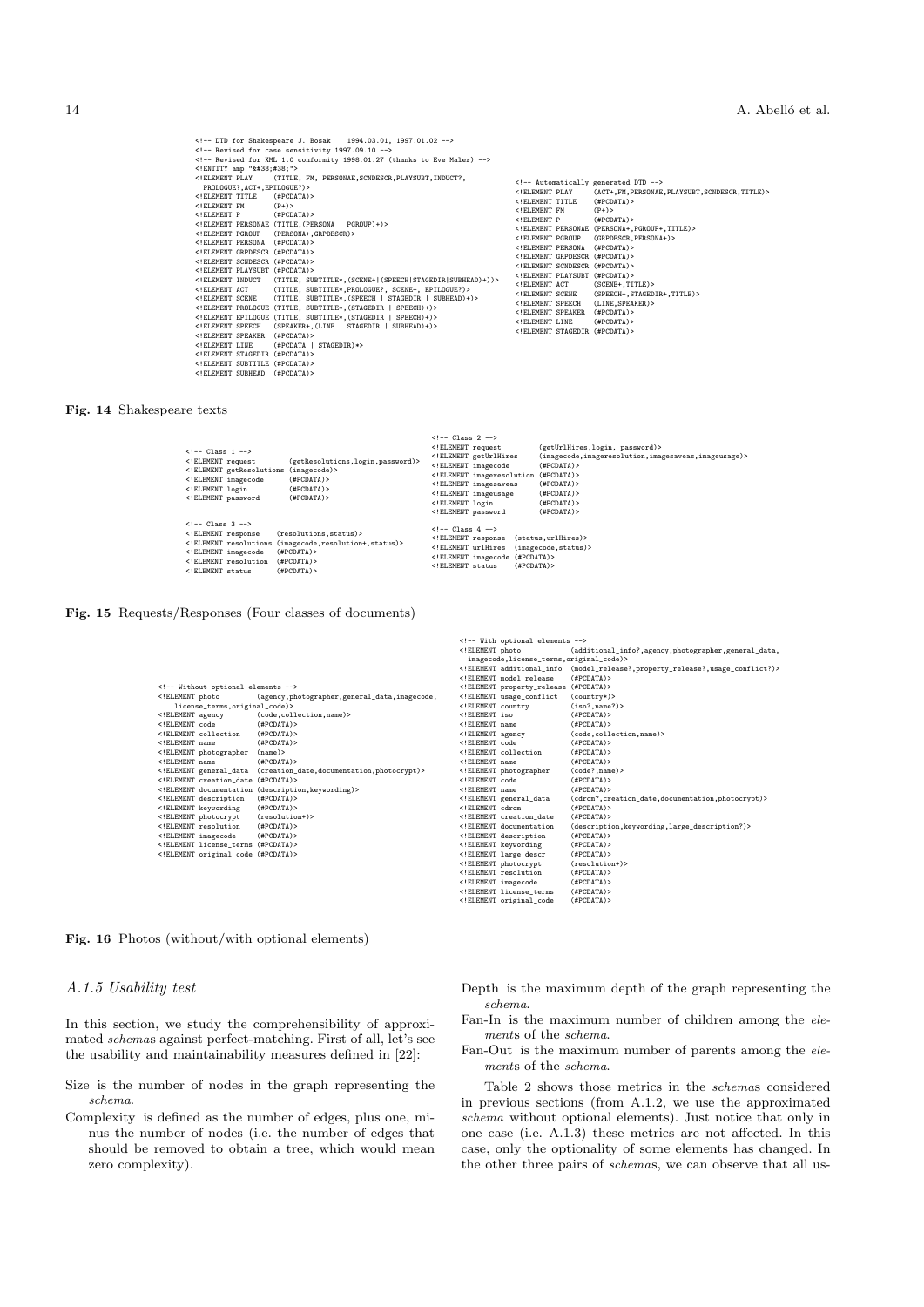|                   |    | Size   Complexity   Depth   Fan-In   Fan-out |                |                |                |
|-------------------|----|----------------------------------------------|----------------|----------------|----------------|
| $A.1.1$ (perfect) | 27 | 34                                           | 5              | 6              | 5.             |
| $A.1.1$ (approx.) | 17 |                                              | 4              | 4              | $\mathcal{D}$  |
| $A.1.2$ (perfect) | 22 | 42                                           | 5              | 9              |                |
| $A.1.2$ (approx.) | 16 | 12                                           | $\overline{4}$ | 6              |                |
| $A.1.3$ (perfect) | 15 | 5                                            | 3              | 4              |                |
| $A.1.3$ (approx.) | 15 | 5                                            | 3              | $\overline{4}$ |                |
| $A.1.4$ (perfect) | 24 | 5                                            |                |                |                |
| $A.1.4$ (approx.) | 16 | 2                                            | 3              | 6              | $\overline{2}$ |

Table 2 Usability metrics as in [22]

ability metrics have been improved, which means that the approximated schema is much simpler in any sense.

In order to demonstrate the efficiency and effectiveness of the approximated schemas, a user study has been conducted. Some schemas (some perfect and other approximated) have been given to each individual, besides a list of five randomly chosen elements from the perfect one (notice that some of these may not be present in the approximated one) for each schema. The individual had to answer the number of paths leading to each element, the depth of each one of these paths and whether the path must be in every document or not (i.e. the optionality of the path). In the approximated schema, the queried *element* may not be present or if present, it may have been considered non-optional (when, actually, it is optional). Any of these cases has also been considered a user error. Another important point in the study is that the mistakes have been weighted by the importance of the element (i.e. a mistake in an optional leaf that only appears from time to time counts proportionally less than a mistake in the root or any other mandatory element).

|                    | Perfect |     | Approx. |    |     |           | T-test Resem. |       |
|--------------------|---------|-----|---------|----|-----|-----------|---------------|-------|
|                    | #       | avg | stdev   | #  |     | avg stdev |               |       |
| $\overline{A}.1.1$ |         | 394 | 132     | 9  | 176 | 30        | 0.002         | 47.6% |
| A.1.2              | 9       | 319 | 110     |    | 196 | 129       | 0.03          | 90%   |
| A.1.3              | 8       | 342 | 149     | 10 | 298 | 144       | 0.27          | 99.3% |
| A.1.4              | 9       | 264 | 109     |    | 187 | 81        | 0.06          | 91%   |

Table 3 Efficiency

Table 3 shows the average time expressed in seconds (column "#" shows the number of individuals that answered every questionnaire). In all four cases, the approximated schema results in less average time for users to answer. A T-test has been done in order to discard that those results have been obtained by chance. For the first one, second one and fourth one, there is a probability of 0.2%, 3% and 6% respectively of obtaining these results just by chance. Only in the third one (that has a really high similarity) the probability of obtaining these results by chance can be considered high (i.e. 27%).

|       | Perfect |      |           |   | Approx.          |           |       | T-test Resem. |
|-------|---------|------|-----------|---|------------------|-----------|-------|---------------|
|       | #       |      | avg stdev | # |                  | avg stdev |       |               |
| A.1.1 |         | 4.12 | 0.61      | 9 | 3.3 <sub>1</sub> | 0.10      | 0.003 | 47.6%         |
| A.1.2 | 9       | 4.17 | 0.62      |   | 8 3.74           | 0.74      | 0.11  | 90%           |
| A.1.3 | 8       | 4.43 | 0.47      |   | 10 4.71          | 0.23      | 0.08  | $99.3\%$      |
|       | 9       | 4.57 | 0.51      | 8 | 4.12             | 0.83      | 0.11  | 91%           |

Table 4 Effectiveness

Regarding the effectiveness, Table 4 summarizes the experimental results. Each of the five queried elements counts by one, so the maximum score would be 5 (meaning answers for all five elements are correct) and the minimum would be 0

(meaning that the five elements are mandatory and all five answers are wrong). In the first case, since the resemblance was really low (i.e. 47.6%), users made much more mistakes working on the approximated schema and this is not by chance (0.3% in the T-test). Third and fourth cases have similar resemblances, and so are the experimental results. Users make more mistakes with the approximated schema and there is an 11% of probability of making such mistakes by chance. However, the most surprising result is the third one. In this case, the effectiveness is improved with the approximated schema (with a probability of only 8% of being by chance). Notice that in this case, the resemblance is really high.

|                      | Perfect |                             | Approx. |           |          | T-test |
|----------------------|---------|-----------------------------|---------|-----------|----------|--------|
|                      |         | $avg stdev  \#   avg stdev$ |         |           |          |        |
| Efficiency           | 91319   |                             |         | 110 8 313 | 118      | 0.45   |
| <b>Effectiveness</b> | 9 4.17  | 0.62                        |         | 8 4.48    | $0.51$ . | 0.14   |

Table 5 Efficiency and effectiveness for A.1.2 with 95% of resemblance

Thus, to check the influence of different resemblances, we clustered the documents in A.1.2 into five clusters and generated a new approximated schema, whose resemblance to the perfect one is now 95% (instead of 90% as the previous approximation). Giving this new schema to eight people, we obtained the results in Table 5. As in the previous experiment, when the resemblance is high, there is not any relevant difference between the average time users spend in understanding the schema, either perfect or approximated. However, as also happened in the other case of high resemblance, the effectiveness has been improved (just a  $14\%$  of having this improvement by chance), since individuals have more correct answers.

These experiments corroborate our intuition that giving simpler *schemas* to the users, they will spend less time working with them. If these schemas are too different (resemblance 91% or bellow in our experiments), users make mistakes due to the information loss we have in the approximation of the schema. However, if the resemblance we obtain is high enough (95% or above in our experiments) the effectiveness of users compensates the loss in the approximation. Thus, spending the same time, users understand the contents of the schema much better and make less mistakes.

## A.2 Performance

This section contains experimental performance results obtained from a self generated data set. These sets have been generated randomly from the schema in the LHS of Figure 17, parametrizing the probability of appearance of repeated and optional elements as follows:

- +  $0.25 * 0.75^{n-1}$  (being *n* the number of repetitions)<br>\*  $0.25 * 0.75^{n}$  (kg)
- $0.25 * 0.75^n$  (being n the number of repetitions)
- ? 0.75
- |  $\frac{k}{n(n+1)}$  (for the *element* at position k in a choice of n elements)

In the LHS of Figure 17, we have the original schema, while its RHS shows the obtained MP from one thousand randomly generated documents. Resulting resemblance is 65%. However, we should not analyze it in this case, because the purpose of this test is just to corroborate the linear behaviour of the algorithm and the documents used are senseless. Characteristics of the set and parameters used are as follows: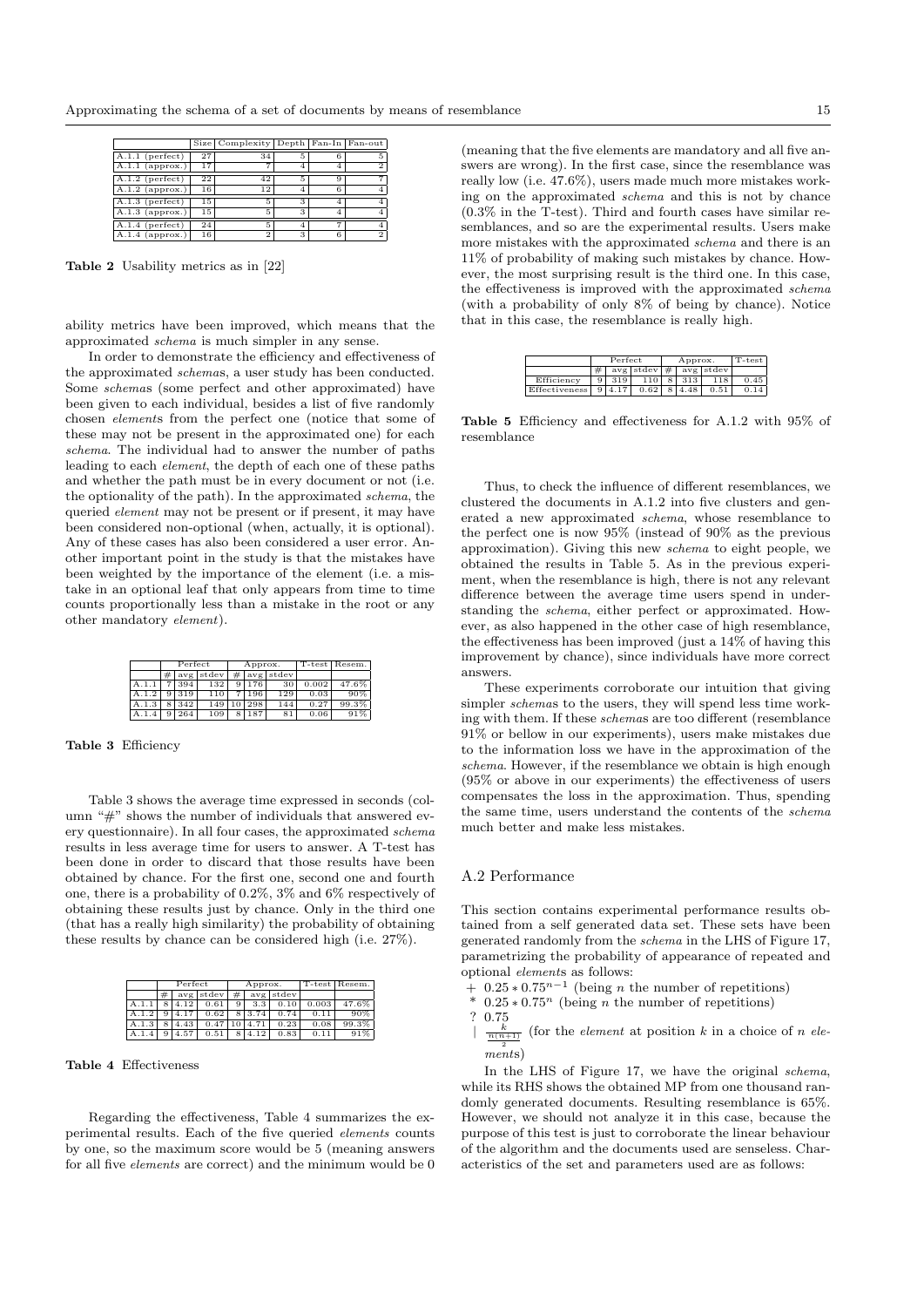<!!-- Original DTD --><br><!ELEMENT root (a,b+,c\*,d?)><br><!ELEMENT a (e,f)><br><!ELEMENT b (g,h)><br><!ELEMENT b (i|j?)><br><!ELEMENT c (i|j?)><br><!ELEMENT d (#PCDATA)><br><!ELEMENT e (#PCDATA)> <!ELEMENT b (g,h)><br><!ELEMENT c (i]j?)><br><!ELEMENT d (#PCDAT!<br><!ELEMENT e (#PCDAT!<br><!ELEMENT f (k?,1)><br><!ELEMENT g (m|n|o)> <!ELEMENT g (m|n|o)> (#PCDATA)><br>(p|q)><br>(r,s)><br>(#PCDATA)><br>(#PCDATA)><br>(#PCDATA)> <!ELEMENT i <!ELEMENT j (r,s)><br><!ELEMENT k (#PCDATA)><br><!ELEMENT 1 (#PCDATA)><br><!ELEMENT m (#PCDATA)> <!ELEMENT n (#PCDATA)> <!ELEMENT o (#PCDATA)> <!ELEMENT p (#PCDATA)> <!ELEMENT q (#PCDATA)> <!ELEMENT r (#PCDATA)> <!ELEMENT s (#PCDATA)> <!== Automatically generated DTD --><br><!ELEMENT r (a,b+,c)><br><!ELEMENT a (e,f)><br><!ELEMENT a (e,f)><br><!ELEMENT b (g,h)><br><!ELEMENT o (#PCDATA)><br><!ELEMENT σ (#PCDATA)><br><!ELEMENT g (#PCDATA)><br><!ELEMENT g (#PCDATA)><br><!ELEMENT β (

Fig. 17 Random documents

Number of documents: 1000 Real number of classes: ∼180 Used number of classes: 1



Fig. 18 Performance on getting an MP

Figure 18 shows the time (in milliseconds) to obtain the MP of 10, 20, 30, and 40 thousand documents following the previous DTD. We can see that, as expected, it increases linearly on the number of documents.

## B Proofs

This section contains the proofs of the different theorems ("s" stands for "size", to make equations shorter).

## B.1 Proof of Theorem 1

*Proof* Let be C and C' two *schemas* so that  $r(C, E) \ge r(C', E)$ . Expanding equations, we get:

$$
\frac{w_C(C, E)}{w_C(C, E) + \alpha \cdot w_P(C, E) + \beta \cdot w_m(C, E)}
$$
\n
$$
\geq \frac{w_C(C', E) + \alpha \cdot w_P(C', E)}{w_C(C', E) + \beta \cdot w_m(C', E)}
$$

 $\sum_{d\in E} s(lcs(C, d))$  $\sum_{d \in E} s(lcs(C, d)) + \alpha \cdot (s(d) - s(lcs(C, d))) + \beta \cdot (s(C) - s(lcs(C, d)))$ 

 $\ge \ \frac{\sum_{d\in E} \, s(lcs(C',d))}{\sum_{d\in E} \, s(lcs(C',d)) + \alpha \cdot (s(d) - s(lcs(C',d))) + \beta \cdot (s(C') - s(lcs(C',d)))}$ 

By crossing denominators,

$$
\left(\sum_{d \in E} s(lcs(C, d))\right) \cdot \frac{\left(\sum_{d \in E} s(lcs(C, d))\right) \cdot \left(\sum_{d \in E} s(lcs(C', d))\right)}{d \in E}
$$

$$
(\sum_{d \in E} s(lcs(C', d))) \cdot
$$
  

$$
(\sum_{d \in E} s(lcs(C, d)) + \alpha \cdot (s(d) - s(lcs(C, d))) + \beta \cdot (s(C) - s(lcs(C, d))))
$$

Simplifying  $(\sum_{d \in E} s(lcs(C, d))) \cdot (\sum_{d \in E} s(lcs(C', d)))$  at both sides results in:

 $(\sum_{d\in E}s(lcs(C,d)))(\alpha\cdot \sum_{d\in E}s(d)+\beta\cdot \sum_{d\in E}s(C'))$  $\geq (\sum_{d \in E} s(lcs(C', d)))(\alpha \cdot \sum_{d \in E} s(d) + \beta \cdot \sum_{d \in E} s(C))$ 

This can also be written like

$$
\frac{\sum_{d\in E} s(lcs(C,d))}{\alpha\cdot \sum_{d\in E} s(d) + \beta\cdot |E| \cdot s(C)} \ge \frac{\sum_{d\in E} s(lcs(C',d))}{\alpha\cdot \sum_{d\in E} s(d) + \beta\cdot |E| \cdot s(C')}
$$

which shows that all we need to compare are common elements (in numerator), and the sizes of both schemas (in denominator).

## B.2 Proof of Lemma 1

Proof Let be C and C' two schemas and e an element so that  $C = C' \sqcap DL_{\perp}(e)$ , and  $r(C, E) > r(C', E)$  (i.e. C contains one more element and this improves resemblance). Retaking the inequality at the end of proof of Theorem 1:

$$
\frac{\sum_{d\in E}s(lcs(C,d))}{\alpha\cdot \sum_{d\in E}s(d)+\beta\cdot \mid E\mid \cdot s(C)} > \frac{\sum_{d\in E}s(lcs(C',d))}{\alpha\cdot \sum_{d\in E}s(d)+\beta\cdot \mid E\mid \cdot s(C')}
$$

Which by adding and subtracting  $s(lcs(C', d))$  to every term in the left numerator, and  $s(C')$  to the left denominator results in:

$$
\frac{\sum_{d\in E} (s(lcs(C',d)) + (s(lcs(C,d)) - s(lcs(C',d))))}{\alpha \cdot \sum_{d\in E} s(d) + \beta \cdot |E| \cdot (s(C') + (s(C) - s(C')))}
$$
\n
$$
> \frac{\sum_{d\in E} s(lcs(C',d))}{\alpha \cdot \sum_{d\in E} s(d) + \beta \cdot |E| \cdot s(C')}
$$

And reordering sums, we obtain

>

$$
\frac{\sum_{d\in E}s(lcs(C', d)) + \sum_{d\in E}((s(lcs(C, d)) - s(lcs(C', d))))}{\alpha \cdot \sum_{d\in E}s(d) + \beta \cdot |E| \cdot s(C') + \beta \cdot |E| \cdot (s(C) - s(C'))}{\alpha \cdot \sum_{d\in E}s(lcs(C', d))}
$$

Which (given that  $\frac{a+b}{c+d} \geq \frac{a}{c}$  if  $\frac{b}{d} \geq \frac{a}{c}$ ) is true if and only if

$$
\frac{\sum_{d\in E} \left(\left(s(lcs(C,d)) - s(lcs(C',d))\right)\right)}{\beta\cdot\mid E\mid\cdot((s(C)-s(C')))} > \frac{\sum_{d\in E} s(lcs(C',d))}{\alpha\cdot\sum_{d\in E} s(d)+\beta\cdot\mid E\mid\cdot s(C')}
$$

Since we assume that the size of adding a non-optional element to a schema is always equal to the size of the schema plus the added *element*, we can transform the left hand side as follows:

$$
\frac{\sum_{d\in E}((s(lcs(C,d))-s(lcs(C',d))))}{\beta\cdot|E| \cdot ((s(C)-s(C')))} = \frac{\sum_{d\subseteq DL_{\top}(e)} s(e)}{\beta\cdot|E| \cdot s(e)} = \frac{\sum_{d\subseteq DL_{\top}(e)} 1}{\beta\cdot|E|}
$$

Therefore, either adding an element or not does not depend on the size of the element, but on the number of times it appears in the documents. Thus, if adding an element is worthwhile, so it is adding any set of *elements* appearing the same number of times.